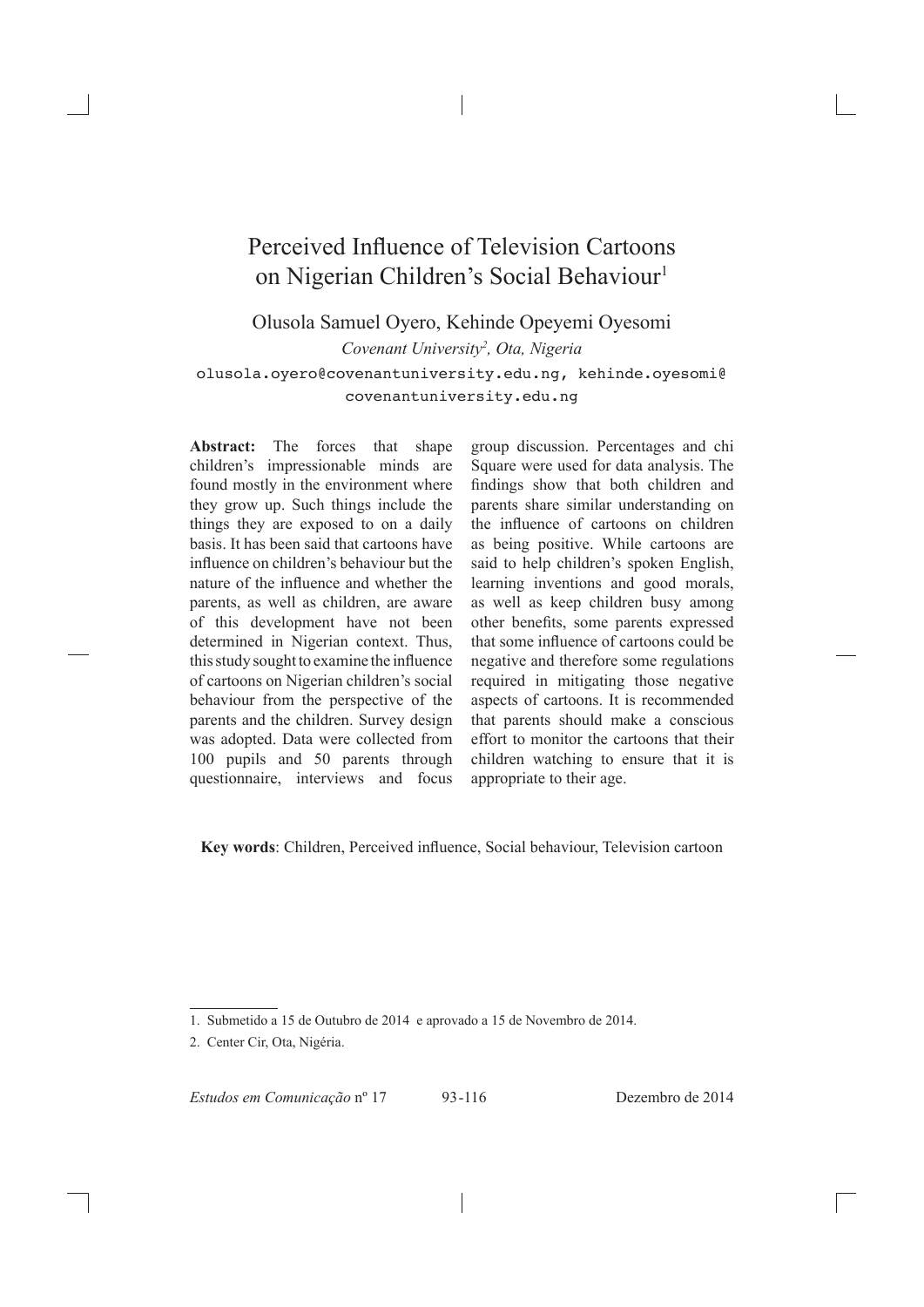#### **Introduction**

NARTOONS HAVE BEEN A PART of cinema history from the time the first motion  $\nu$  pictures were made in the late 1800s. A cartoon is a movie made by using animation instead of live actors, especially a humorous film intended for children (Thompson, 2010)). Cartoons can also be described as the making of movies by filming a sequence of slightly varying drawings or models so that they appear to move and change when the sequence is shown. These are the elements that keep viewers, (mostly children) glued to their seats. Cartoons were initially so short because people would be watching these shorts in the movie theaters before their feature film. When cartoonists could put their shows on TV, they began to get longer, creating the half hour block shows that are on Nickelodeon, Cartoon Network, and the Disney Channel today. Also, the cartoons had to become more "family friendly" so that more people would watch their show (Kapelian, 2009).

Many Nigerian children have become very interested in cartoons and it (cartoon) has become a primary source of entertainment to them. A poll in America revealed that children watch up to six hours of television a day, much of it unsupervised and intended for adult viewers. Nearly 60% of children have televisions in their bedrooms and the growth of satellite and digital TV has brought new channels devoted to cartoons (Muss, citing American Academy of Pediatrics, 1999).

A child watches approximately 18,000 hours of television from kindergarten to high school graduation, according to research by psychologist Steve Hossler of Bowling Green State University (American Academy of Pediatrics, 1999). This reveals to us that cartoons are very popular among children of all ages. The forces that shape children's impressionable minds are found mostly in the environment where they grow up as well as the things that they are exposed to on a daily basis.

The understanding that children have on what they watch on television may affect how they are influenced by cartoon violence. Children are more likely to focus on observable actions rather than internal causes. The situation of parents may not be too different. Are parents and guardians aware of the content of TV cartoons that their children watch and do they found the cartoons acceptable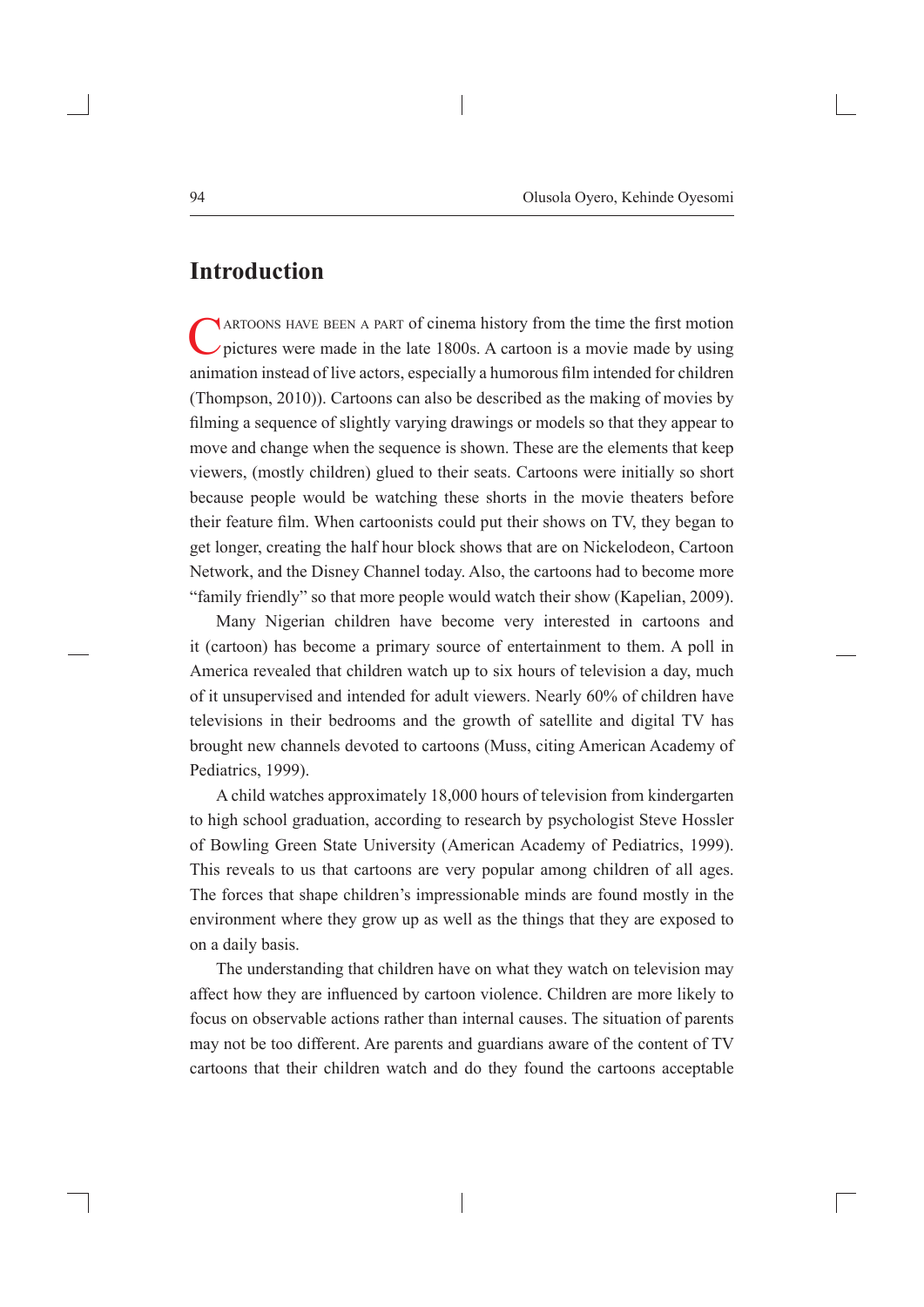to watch? or do TV cartoons serve other purposes for children irrespective of the content? It is because of these issues that this study set out to find out what children and parents think on the influence that cartoons have on children's social behaviour. The finding will be an input to the understanding of the perceived influence that television cartoons have on children's social behaviour.

## **Literature Review**

Television has a variety of applications in society, business, and science. The most common use of television is as a source of information and entertainment for viewers in their homes. People in the United States have the most television sets per person, with 835 sets per 1,000 people as of 2000. Canadians possessed 710 sets per 1,000 people during the same year. Japan, Germany, Denmark, and Finland follow North America in the number of sets per person (Atonoff, 2007). Viewing among kids is at an eight-year high. On average, children ages 2-5 spend 32 hours a week in front of a TV—watching television. Kids ages 6-11 spend about 28 hours a week in front of the TV (McDonough, 2009). The vast majority of this viewing (97%) is of live TV, 71% of 8 to 18-year-olds have a TV in their bedroom (Rideout, Foehr & Roberts, 2010, p.16).

Rideout, Foehr and Roberts (2010, p.2)note that young people have increased the amount of time they spend consuming media by an hour and seventeen minutes daily, from 6:21 to 7:38, almost the amount of time most adults spend at work each day, except that young people use media seven days a week instead of five. This makes it plain that the potential of media to impact virtually every aspect of young people's lives cannot be ignored".

Cartoon characters came to life as animation progressed and became a standard in the filmmaking world. Signature characters such as Mickey Mouse and Bugs Bunny gained stardom through cartoon shorts starring other famous characters such as Minnie Mouse, Donald Duck, Daffy Duck, Goofy, Porky Pig and Pluto. On the big screen, Snow White was one of the first cartoon characters, along with her seven famous dwarfs (Donahue, n.d). In addition, Walt Disney, William Hanna, Joseph Barbera, and other animators and their studios created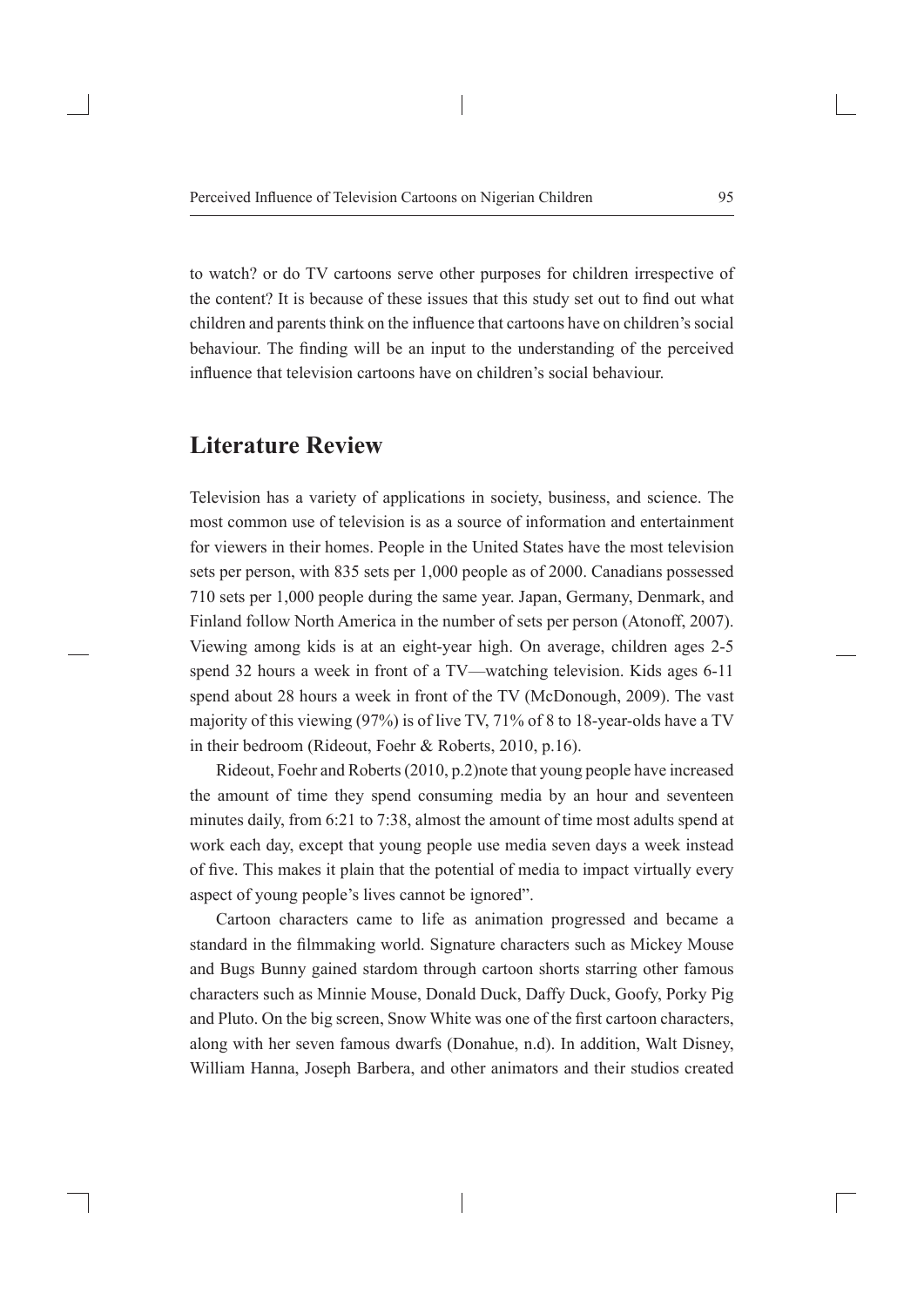such memorable characters as Mickey Mouse, Tom and Jerry, Tweety and Sylvester, and Bugs Bunny (Furniss, 2007).

Since the early 1960s, when cartoons became an established television feature, they have been the source of two major controversies: commercialization/ merchandising and violence. These two issues have taken on special significance with the cartoon since so many of its viewers are impressionable children. The complicated issue of violence on television and its potential impact on behavior has yet to be resolved; but in response to critics of cartoon violence, broadcasters have censored violent scenes from many theatrical films shown on television. Oddly enough, scenes that were considered appropriate for a general audience in a theater in the 1940s are now thought to be too brutal for today's Nintendoeducated children (Butler, n. d).

The manner by which cartoons were made has changed as well. To save the cost of drawing and coloring every panel of animation by hand, Disney has started using computers to do the work for them. And starting with Toy Story, Disney has worked with Pixar to make 3D films using entirely computer animation. Since 1995 when Toy Story, the first entirely 3D movie, 15 more movies using 3D animation have been made. Including Finding Nemo, Wall-E, and the Incredibles, these movies have become extremely popular amongst kids, some of them even winning Oscars. Because of the popularity of these films, less hand drawn or 2D animated films are coming out. The evolutionary concept of reproductive success is clear in this case, because if 3D movies continue to make Disney more money, this new type of cartoon movie might be the only type of movie Disney will come out with (Atonoff, 2007).

Another change in cartoons and movies because of technology is how fast new episodes or new movies can be made. By using computers instead of hand drawings or colorings, cartoons can be made faster than ever. A new episode can be produced quickly enough so that a new season of a show can have a new episode every week for several months. Shows with cleaner art from computer programs, and have their episodes come out faster are cheaper to make and are preferred by the creators to be shown since in the long run, they will be more likely to make a bigger profit.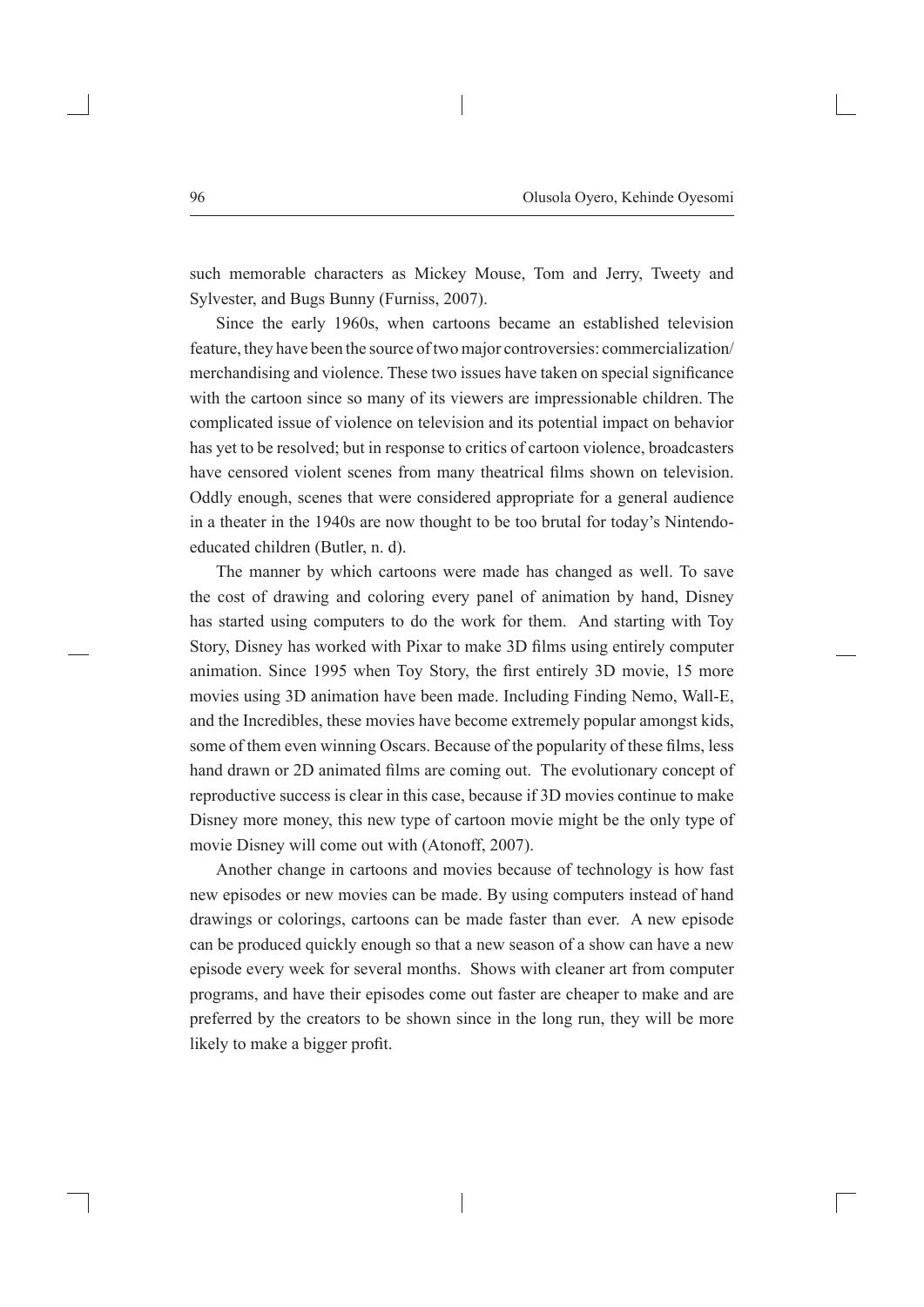## **Television and Social Behaviour**

Social behavior is a term used to describe the general conduct exhibited by individuals within a society. It is essentially in response to what is deemed acceptable by a person's peer group or involves avoiding behavior that is characterized as unacceptable. This type of human behavior primarily determines how individuals interact with one another within a group or society. Social behaviour is a totality of all the interactions that a child engages in ranging from his/her conduct to diction, dress sense and even preferences. It also means the way in which a person reacts to a set of conditions. A more technical definition of social behaviour is that given by Hartup (1965, p.122), Social behavior consists of activity elicited by stimuli emanating from people or activity which, in itself, possesses stimulus value for people.

Cognitive behaviour refers to the ability to judge and reason effectively and having a perception of surroundings. Children cognitive ability is not as developed as that of the adults; this has implication on the meaning that they make out of the things they watch on television. The age of the child is another factor that differentiate how televison impacts on the child; Wartella & Robb (2007, p.42) note that children under two years of age are less able to systematically learn as much from television as they do from human interaction. Studies have shown that television has impact on children's cognitive behaviour. The kind of impact television has however depends on the kind of content that children are exposed to. Children who watch educational programming are more likely have higher grades, read more books, place greater value on achievement, and show more creativity than children who watch more violent or purely 'entertainment' television (Diehl and Toelle, 2011, p.3).

While children are watching cartoons, there is a form of learning process that is going on. Whatever children learn while watching cartoons, they tend to act out thereby influencing their mode of socializing with other children and with the world in general. Baran and Davis (2009, p.217) citing Horace Newcomb's book *Television: The Critical View* said "this book has useful insights produced by researchers in popular culture, emphasizing that popular media content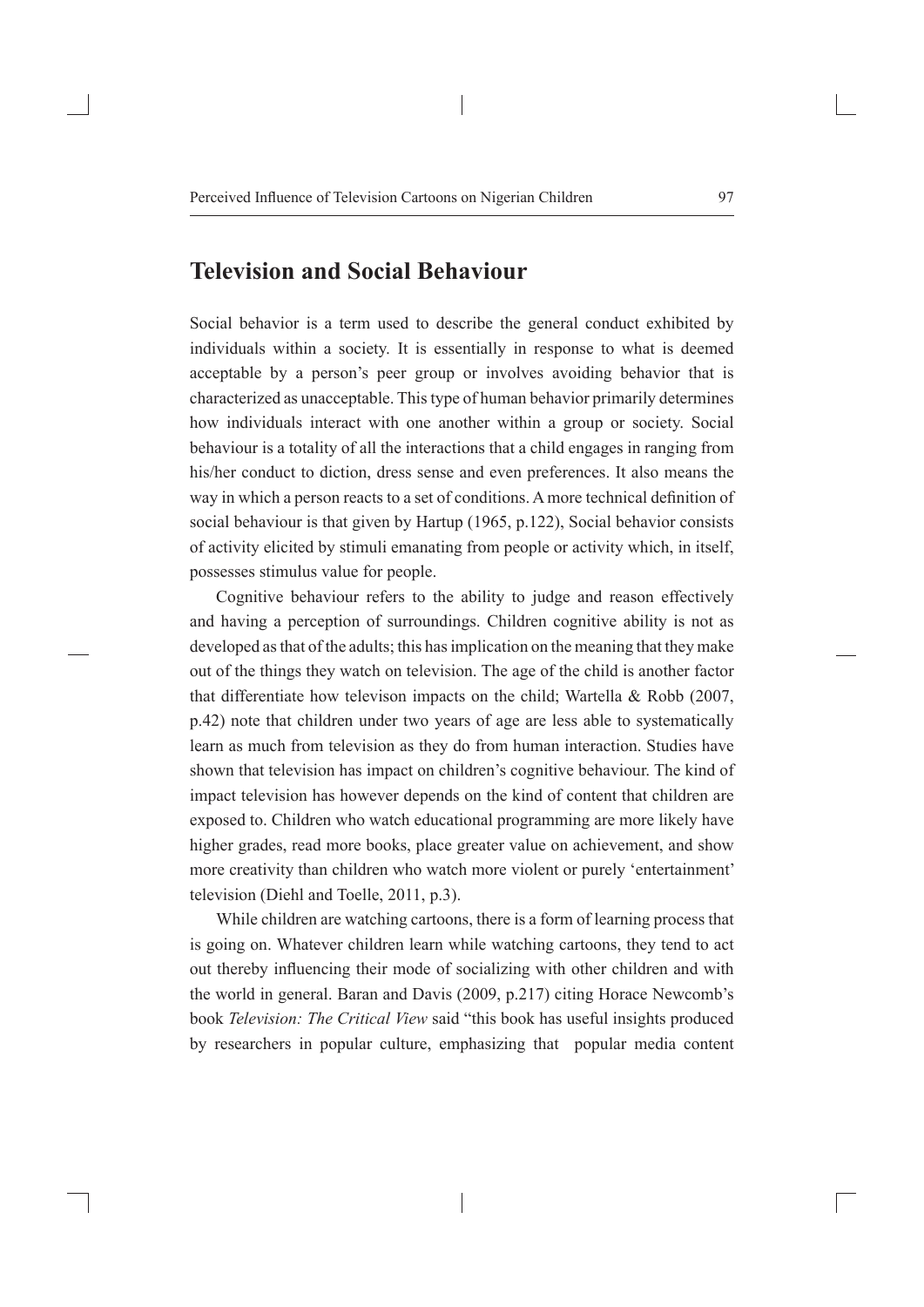generally, and television programming specifically are much more complex than they appear on the surface. Multiple levels of meaning are often present".

The above means that there is a lot more than goes on when a child is watching a cartoon. Some level of learning is going on. This will in turn affect the development of the child's social behaviour as a whole. Baran and Davis (2009, p.200) argue that "Media have become a primary means by which, many of us experience or learn about many aspects of the world around us. Even when we do not learn about these ideas of the world from the media, we learn from other people who got their ideas of the world from the media". An American study found that many cartoons can be harmful to the mental health of children under the age of 7, as they have difficulty distinguishing reality from fantasy as seen on television (Federman 1998, p.10).

Wilson (2008) also explores how media exposure affects children's social development. It was established that violent television programming contributes to children's aggressive behavior. There is also an indication that playing violent video games can have the similar harmful effect on children. Invariably, if children spend time with educational programs and situation comedies targeted to youth, such media exposure can have more prosocial effects by increasing children's altruism, cooperation and even tolerance for others.

## **Television Cartoons and Child Development**

"From the time children learn to talk, they are mesmerized by the sounds and moving images of Sesame Street" (Baran & Davis, 2009, p.87). Meyrowitz cited in Buonanno (2008, p.19) says television "escorts children across the globe before they have permission to cross the street". This underscores the role that television plays in the life of a child. Cartoons have been the favorite viewing choice of kinds. Cartoons are very entertaining and children do not like to be bored, so that is a good match. Cartoons also provide opportunity for children to learn so many things, and if fact expand children's imagination. Besides, many cartoon contents are fantastic, this makes children get carried away by what they see though far from reality. Unfortunately, many of cartoons are filled with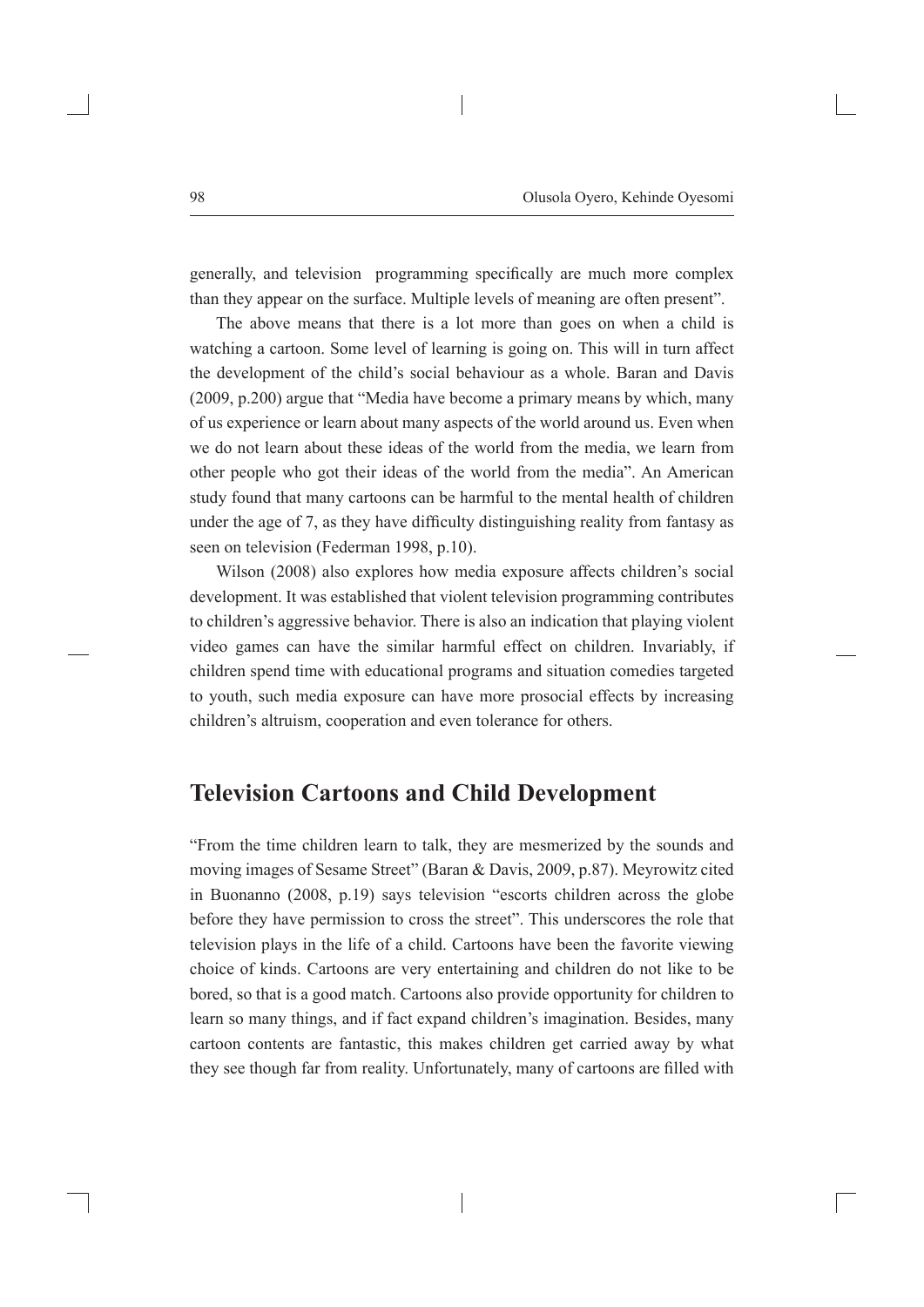violence and bad language and therefore have a negative impact on a child's developing mind; a child's mind is like a sponge absorbs everything they see and hear. Garden 2008) notes that If they are constantly exposed to cartoons with violence and fighting, it will affect them morally and may lead to teenage violence in the future" In their book "Psychology", Bourne & Ekstrand, (1982, p.35) had this to say about television and child development:

One of the most surprising things about television is that until recently nobody cared about its effects on human development. Although television stations are licensed by the federal government, there has been little supervision of program content considering that 25% of all television programs are aimed at children, that 96% of all U.S homes contain at least one set, and that one quarter of a child's waking hours up to the age of 18 is spent watching television, it is no surprise that the medium is finally been seen as the pervasive socializing agent it really is.

Meyrowitz (1985, p.242) observes that "television thrusts children into a complex adult world, and it provides the impetus for children to ask the meanings of actions and words they would not yet have heard or read about without television". This is one of the reasons why adults often wondered how expanded the understanding of modern children have become. The influence that these television programmes, especially, cartoons have on children can be either negative or positive. Positively, television cartoon is something that families can watch together and laugh at; it provides a medium of family bonding because some cartoons such as *Tom and Jerry* are ageless and humorous to any age group. Also, investigations by the American Pediatrics Association have led to the recognition that entertainment television has become a major teaching agent and, therefore, plays a widely unrecognized but potent influence on the development of children (Muss, 1999).

Negatively, it is argued that children who watch television are less likely to participate in more rewarding activities such as sports or reading. In fact, some sicknesses such as obesity has been associated with addiction to television viewing. Also television cartoons have been seen to create stereotypes with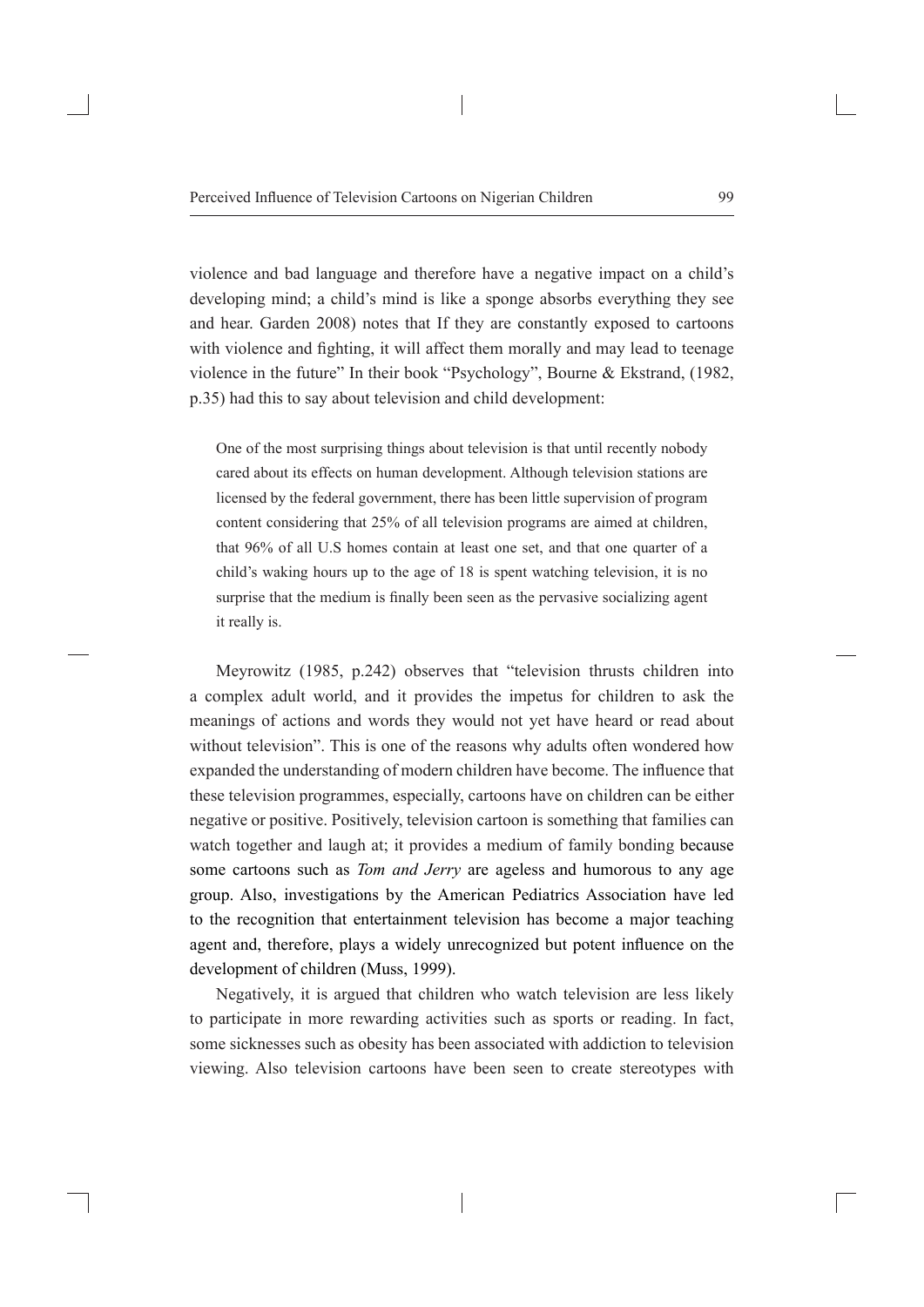its selective presentation of characters and stories thus giving the viewer (i.e. children) a false image of the world (Bourne & Ekstrand, 1982). In a study conducted by the Kaiser Family Foundation in 2003, it was found out that nearly half (47 per cent) of parents with children between the ages of 4 and 6 report that their children have imitated aggressive behaviors from TV (Rideout, Vandewater & Wartella, 2003, p.8).

Also, children remember more of actions when they see it on television than when they hear it on radio because visual images help memory. But their thinking becomes more imaginative when they listen to the radio. Psychologists fear that children who are raised on TV "may have more information but be less imaginative and be less verbally precise and less mentally active than earlier generations raised with radio" (Wade & Travis, 1993, p.65).

#### **Parental Supervision**

Parental supervision is an important factor to be discussed in this study because it can affect how the media influence children. The amount of parental involvement in supervising media exposure of children affects the influence the media have on them. Abelard (1999) wrote: "We live in an era where both parents are often working and children have more unsupervised time. It is essential that you make time for children and regularly inform yourself of their day to day experiences, including while they are at school if they attend school"(para4).

Television is rarely the only source of social learning and its influence depends on other sources such as parents, friends, teachers, etc. (McQuail, 2005). Josephson (1995, p.15) notes that "parents are the best mediators of their children's viewing". She further says that there are a number of ways parents can limit their children's exposure to violence. Restricting the amount and types of programmes children watch is probably the most effective and common means of mediation for children of all ages. However, there are also strategies that are specifically appropriate for children at different ages. For older children, it is more useful for parents to discuss, explain, and challenge television. By doing so, parents can help their children to interpret television materials and overcome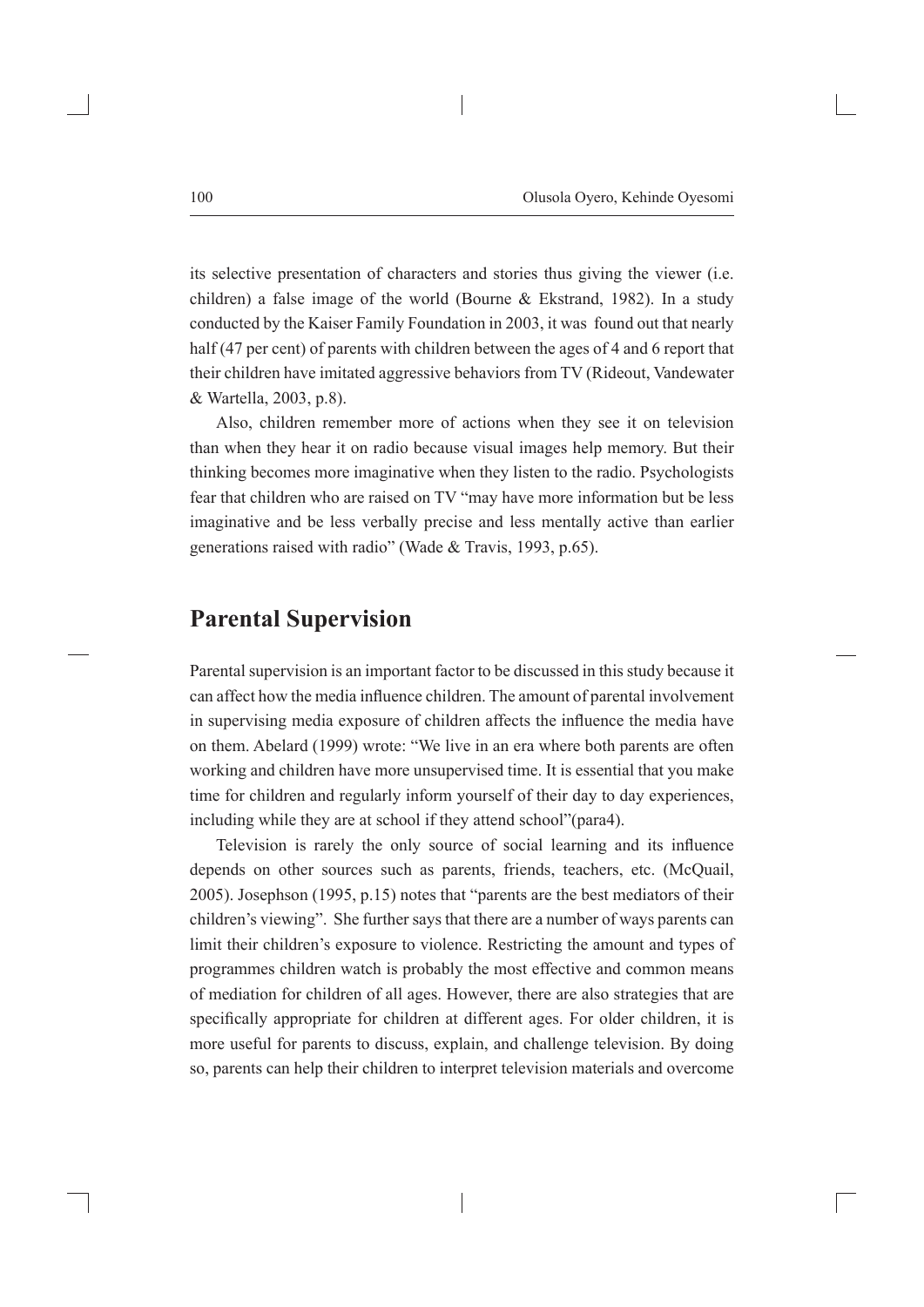the effect that televised violence has on their attitudes and behaviour (Chan & McNeal, 2003). Abanto (2014, p.10) notes that 'a child develops selfconfidence, good sense of responsibility, and communication competence if the family he/ she grew up with encourages open communication and warm display of care and love. When a child is securely attached to the family through active and co-viewing mediation, it will help the child process what is right and wrong in what he/she is viewing, and learn to cope realistically with social pressures and expectations.

## **Social Learning Theory**

Social learning theory emphasizes the "reciprocal interaction between cognitive, behavioral and environmental determinants" of human behaviour (Bandura, 1977: vii). It stresses the importance of observing and modeling the behaviors, attitudes, and emotional reactions of others. Bandura (1977, p.198) states:

Learning would be exceedingly laborious, not to mention hazardous, if people had to rely solely on the effects of their own actions to inform them what to do. Fortunately, most human behavior is learned observationally through modeling: from observing others one forms an idea of how new behaviors are performed, and on later occasions this coded information serves as a guide for action.

Social learning occurres through four main stages of imitation, namely: close contact, imitation of superiors, understanding of concepts, and role model behaviour. As explained by Baran and Davis (2003, p.196), the component processes underlying observational learning are attention, retention, motor reproduction and motivation. Attention includes modeled events (distinctiveness, affective valence, complexity, prevalence, functional value) and observer characteristics (sensory capacities, arousal level, perceptual set, past reinforcement). Retention involves symbolic coding, cognitive or ganization, symbolic rehearsal, motor rehearsal. Motor Reproduction, includes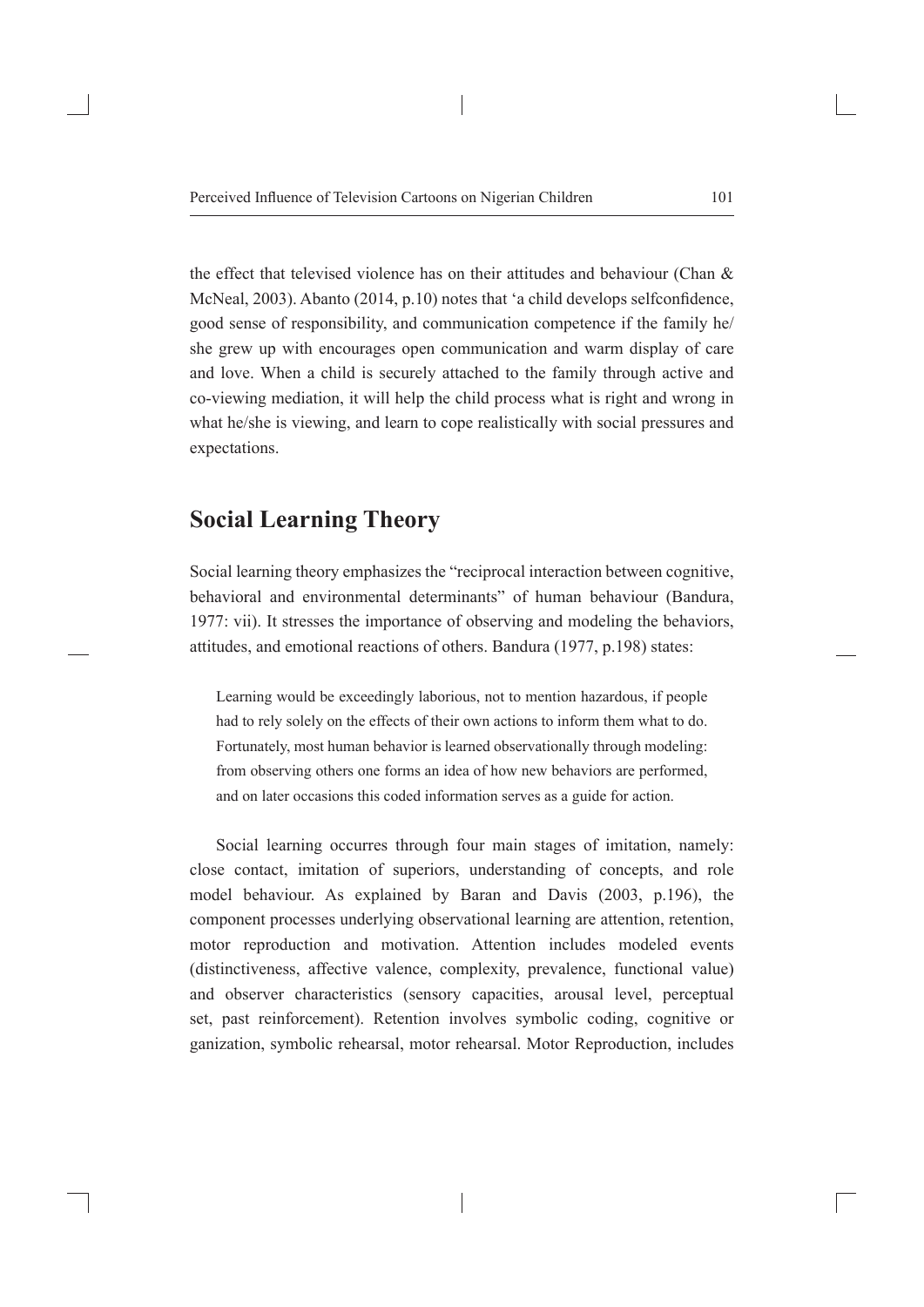physical capabilities, self-observation of reproduction, accuracy of feedback. And Motivation involves external, vicarious and self-reinforcement.

From the discussion, it can be reliably argued that this theory appropriately addresses how television cartoons help in shaping the social behaviour of children. This is because these children are repeatedly exposed to these cartoons that affect their social behavior. They engage in a form of social learning process through some of the attributes as portrayed on TV.

## **Method**

The study adopted survey method; it was chosen because it is appropriate for assessing opinions and trends. The aim of this study is to find out the opinions of children, as well as their parents on the influence of television cartoons on their social behaviour. The population for this study included pupils from age 8 to 12 in primary 4 to 6 in in two schools. The selected schools, Kingdom Heritage, Ota, Nigeria, has a total of 217 pupils from primary 4 to 6 and The Bells Primary school, also in Ota, Nigeria has a total of 71 pupils from primary 4 to 6. The pupils in primary 4 to 6 where purposively chosen because they are in the position to complete the copies of the questionnaire. These schools where chosen because they have a good representation of children from different parts of Nigeria and a major percentage of the pupils come from middle class backgrounds, where they can afford cable TV which gives them unlimited access to a number of television cartoon stations. The sample size for the study is 150 respondents; 100 pupils and 50 parents. For the 100 pupils, the researcher chose 50 pupils each from Kingdom Heritage model school and The Bells primary school. The remaining 50 were distributed among the parents from both schools. A session of Focus Group Discussion (FGD) was also conducted in each of the schools with 10 children participants in each session.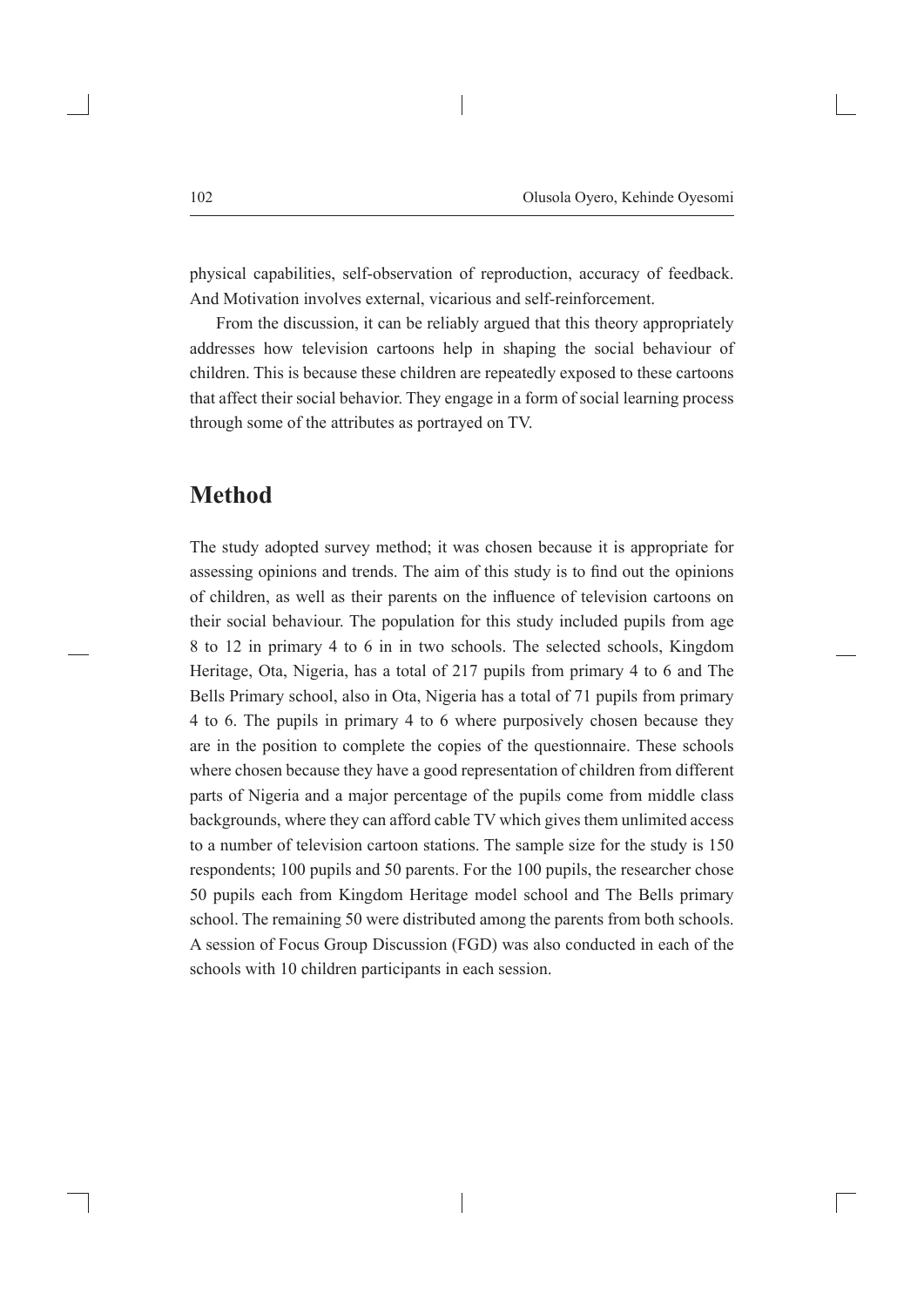# **Results**

The demographic analysis of the children respondents showed that 43% were males while 57% were females; 7% of them were 8 years old, 39% were 9 years old, 41% were 10 years old, 11% were 11 years old and 2% were 12 years old. Also, 21% of the respondents were in primary 4, 62% in primary 5 and 17% were in primary 6. For the parents, 98% of them were women and 2% men.

| <b>Response</b>       | Percentage      | <b>Hours Per Week</b>  | Percentage   |
|-----------------------|-----------------|------------------------|--------------|
| Everyday              | 57 <sub>%</sub> | 1-3 hours              | 66%          |
| Three times a<br>week | 24%             | 4-6 hours              | 20           |
| Once a week           | 19%             | 7-9 hours              | 6%           |
| <b>Total</b>          | $100\%$ n= 100  | 10 hours $\&$<br>above | 8%           |
|                       |                 | <b>Total</b>           | $100 n = 50$ |

Table 1: Respondents' (Children) frequency of watching TV Cartoons

The table above shows that 57% of the population watch television cartoons everyday while 24% watch it 3 times a week and 19% watch it once a week. This implies that a higher percentage of the respondents watch TV cartoon every day. The second part of the table shows that majority (66%) of the children watch cartoon for about 1 t0 three hours a week, an indication of children familiarity with cartoons.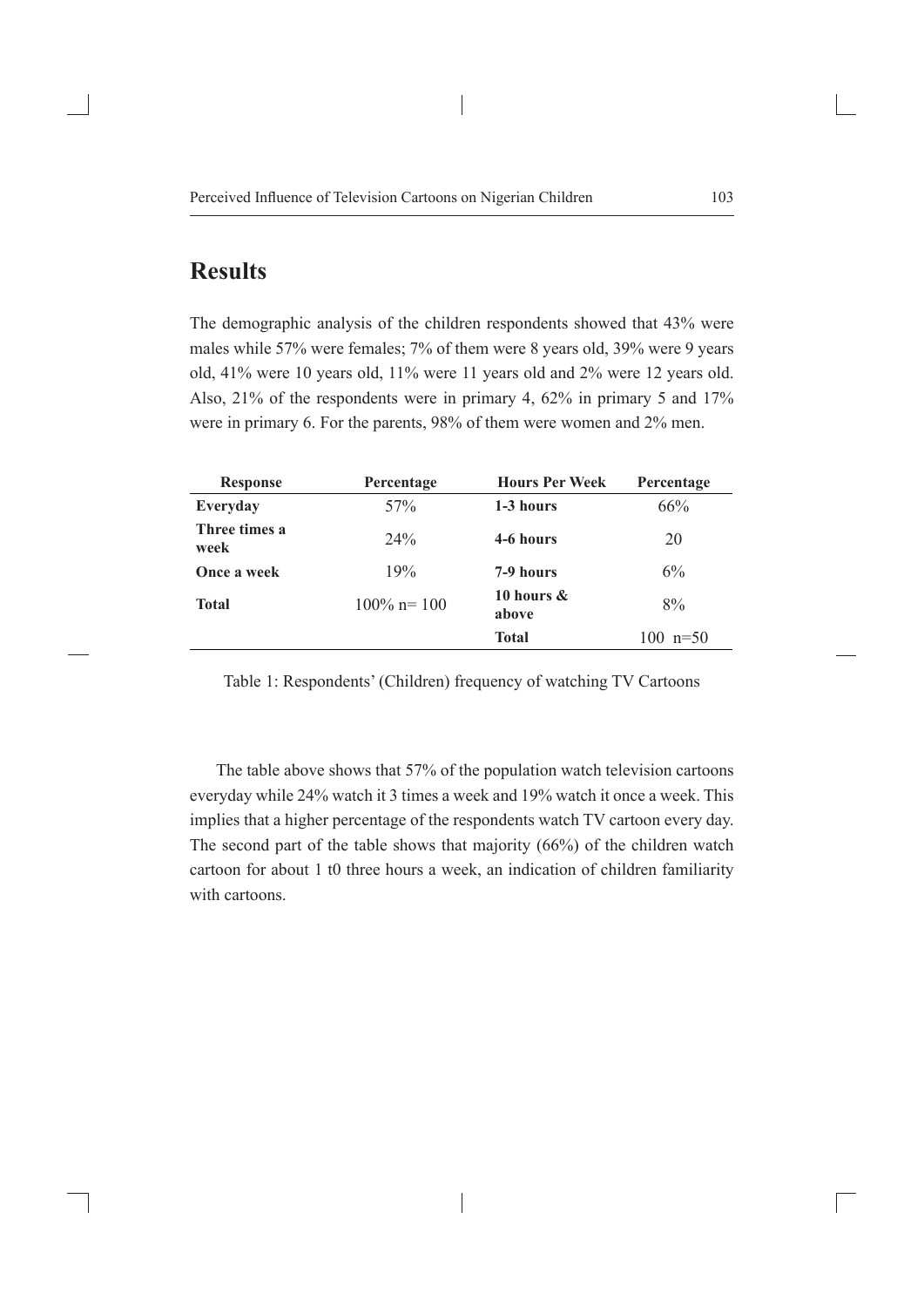| <b>Response</b>            | Percentage    |
|----------------------------|---------------|
| <b>Local Stations</b>      | $9\%$         |
| Satellite <i>i.e.</i> DSTV | $91\%$        |
| Total                      | $100\%$ n=100 |

Table 2: Respondents' (Children) Source of TV Cartoons

The data in Table 2 shows the source from which respondents watch their television cartoons from. While 9% of the respondents watch from local stations like AIT, Silverbird, NTA, etc., while 91% watch their cartoons from DSTV stations like Cartoon Network, Boomerang, Disney Channel, etc. This is a clear indication that children watch cartoon mainly through satellite.

| <b>Respondents</b> | Percentage    |
|--------------------|---------------|
| Talk well          | 13.6%         |
| Team Work          | $5.7\%$       |
| Dress well         | $4.5\%$       |
| Creativity         | 27.3%         |
| Morals/Values      | 36.4%         |
| Fighting           | $10.2\%$      |
| Others             | 2.3%          |
| Total              | $100\%$ n=100 |

Table 3: What Respondents (Children) Learn from Cartoons?

Table 3 shows what the respondents learn from television cartoons. 36% of the respondents learn morals/values, 27% of them learn creativity, 13% learn diction, 10% learn to fight, 5% learn team work and 2% learn other things from cartoons. This implies that cartoons generally expose children to varieties of good and bad things which will definitely have positive or negative effect on them.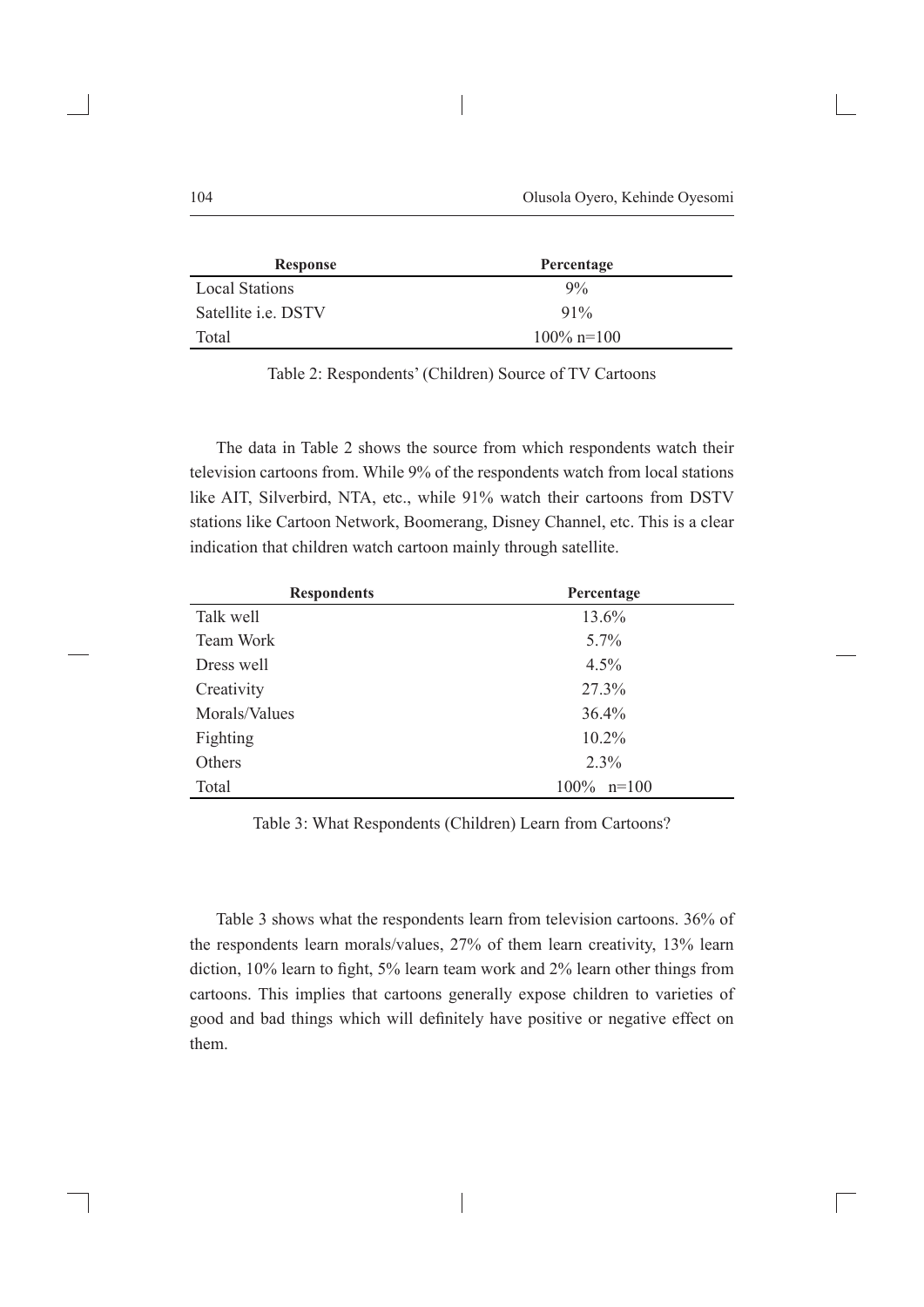| <b>Response</b> | Percentage   |  |
|-----------------|--------------|--|
| Positively      | 84.4%        |  |
| Negatively      | $15.6\%$     |  |
| Total           | $100\%$ n=50 |  |

Table 4: Parents' Response on the Kind of Influence Cartoons have on Children

The table above shows the perception of the respondents (parents) on whether cartoons affect their children negatively or positively. Overwhelming majority of parents see cartoons as having positive influence on their children.

| <b>Responses</b> | Percentage   |  |  |
|------------------|--------------|--|--|
| Language         | 18.8%        |  |  |
| Fighting         | 43.8%        |  |  |
| Dressing         | 15.6%        |  |  |
| Good Morals      | $6.3\%$      |  |  |
| Others           | 15.6%        |  |  |
| Total            | $100\%$ n=50 |  |  |

Table 5: Respondents' (Parents) View on Affected Areas of Children's Behaviour

Table 5 pointed out that a higher percentage of parents, 43.8% are of the view that cartoon expose children to fighting and 6.3% are of the view that it boosts good morals. This is contrary to table 3, a higher percentage of the respondents' (children), 36.4% indicated that it increases good morals.

 $\begin{array}{c} \hline \end{array}$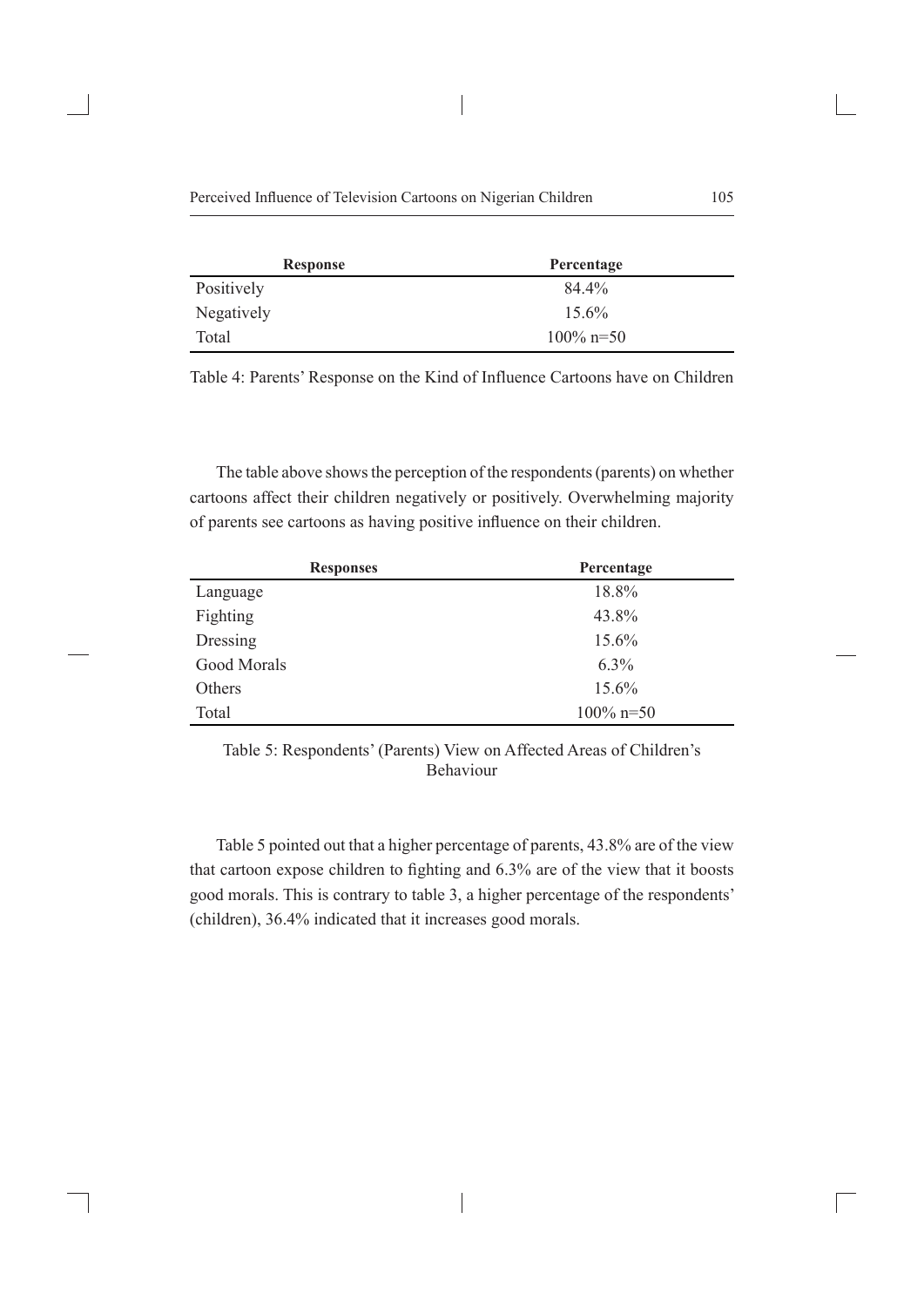

Figure 1: What aspect of your child's behaviour is mostly affected? (Parents)



Figure 2: What is your best cartoon and what do you learn from it? (Children)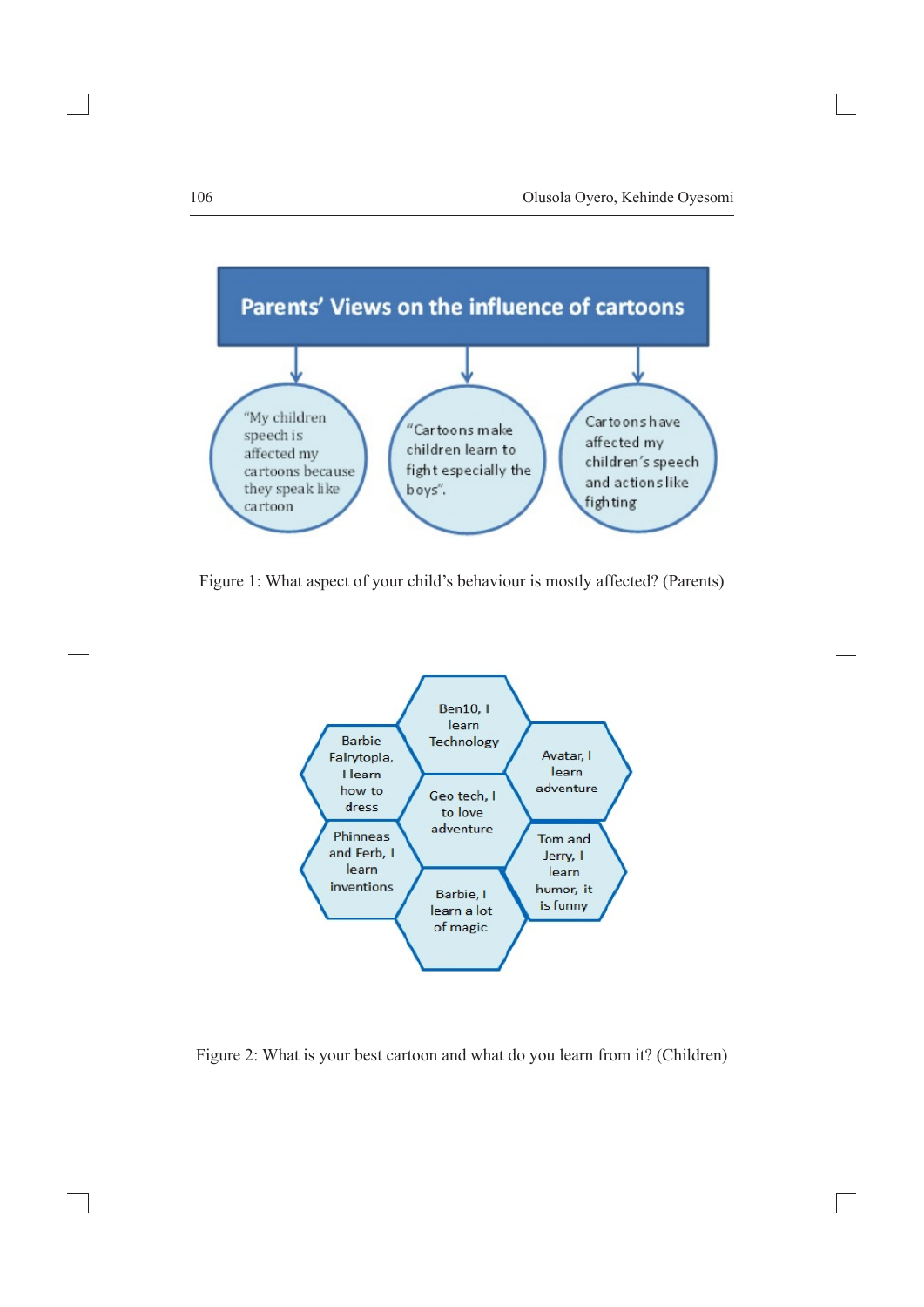The above figures shows the views of the respondent (children) from the focus group discussion carried out.





| <b>Distribution</b><br>of how often<br>respondents watch<br>cartoons | Distribution of respondents who learn<br>how to fight by watching cartoons |          |           | <b>Total</b> |
|----------------------------------------------------------------------|----------------------------------------------------------------------------|----------|-----------|--------------|
|                                                                      | Agree                                                                      | Disagree | Undecided | Agree        |
| Everyday                                                             | 24                                                                         | 29       | 4         | 57           |
| 3 times a week                                                       |                                                                            | 14       |           | 24           |
| Once a week                                                          | 6                                                                          | 9        | 4         | 19           |
| Total                                                                |                                                                            | 52       |           | 100          |

The above are the views of parents during the interview session.

Table 6: There is no significant relationship between exposure to television cartoons and Children's Violence.  $X + 3.844$ ,  $CV = 2.776$ 

Table 6 shows the chi-square test of the null hypothesis which states that there is no relationship between the exposure to television cartoons and children's violence. The calculated chi square value of 3.844 is greater than the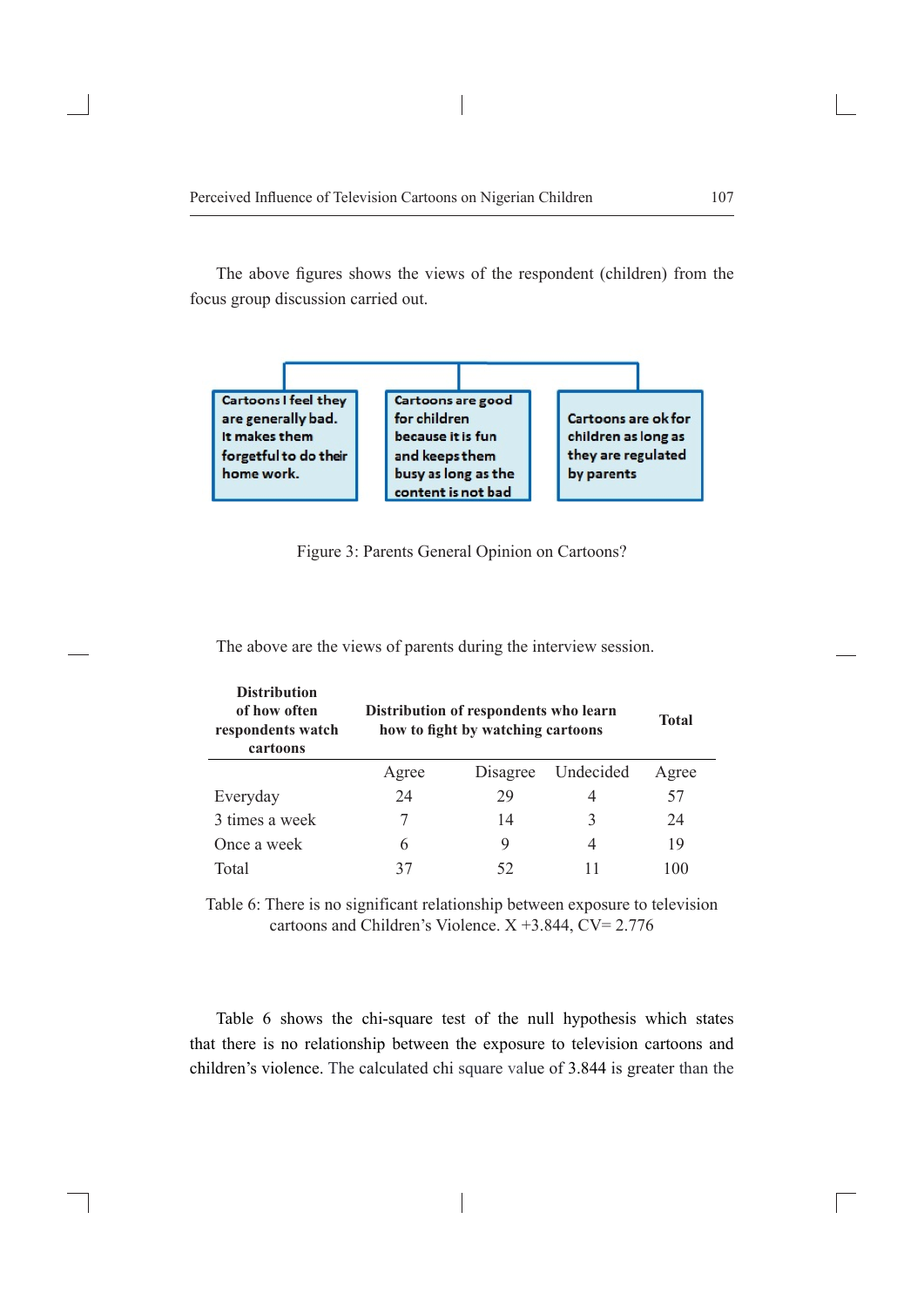critical value of 2.776 at 0.05 level of significance and 2 degree of freedom. The hypothesis is therefore rejected. Thus it can be said that there is a significant relationship between the respondents' exposure to television cartoons and children's violence.

| <b>Distribution of how</b><br>often respondents watch<br>cartoons | Distribution of respondents who like to<br>talk the way cartoon characters talk |                 |                  | <b>Total</b> |
|-------------------------------------------------------------------|---------------------------------------------------------------------------------|-----------------|------------------|--------------|
|                                                                   | Agree                                                                           | <b>Disagree</b> | <b>Undecided</b> | Agree        |
| Everyday                                                          | 38                                                                              | 16              | 3                | 57           |
| 3 times a week                                                    | 15                                                                              |                 | 6                | 24           |
| Once a week                                                       |                                                                                 |                 | 4                | 19           |
| Total                                                             | 60                                                                              | 27              | 13               | 100          |

Table 7: There is no relationship between exposure to Television cartoons and Children's Language/diction. *X* =11.87, CV= 2.776

Table 7 also shows the chi-square test of the null hypothesis which states that there is no relationship between the exposure to television cartoons and children's language/diction. The calculated chi square value of 11.87 is greater than the critical value of 2.776 at 0.05 level of significance and 2 degree of freedom. The hypothesis is therefore rejected. Thus it can be said that there is a significant relationship between the respondents' exposure to television cartoons and children's language/Diction.

### **Discussion**

From the above data, it is obvious that most of the respondents watch television cartoons and have been exposed to it over a period of time as majority of the respondents (57%) watch cartoon programmes every day and about quarter 24% watch it thrice a day. Cartoons are without a doubt part of every child's life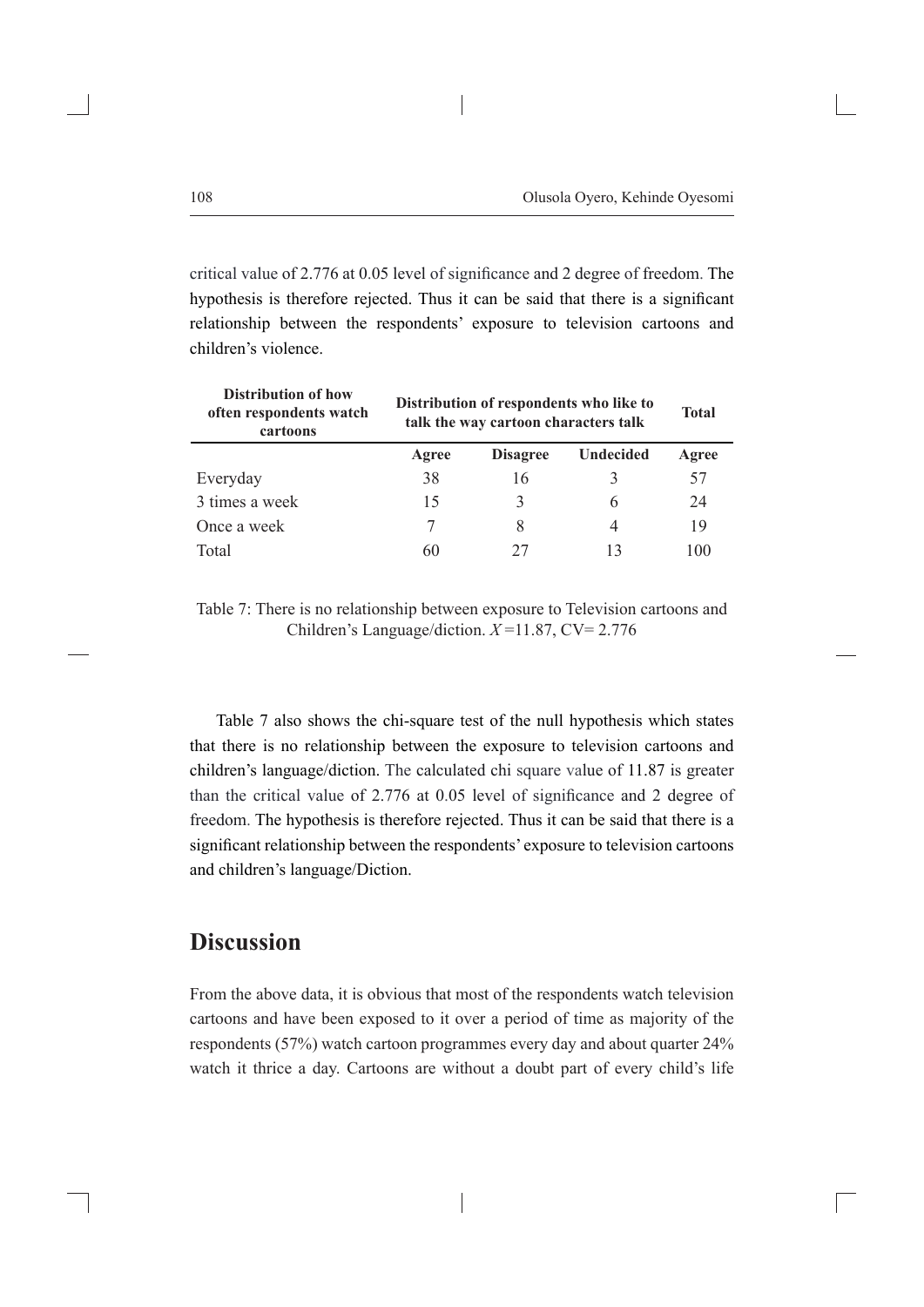because they make a point, tell a joke or tell a story, and most cartoons are about the things that every day people say and do (Atonoff, 2007).

There are various sources of television cartoons in Nigeria. The Local sources include Nigerian based television stations like African Independent Television (AIT), Silverbird, Channels Television, and National Television Authority (NTA), etc. Satellite televisions DSTV, CTL, etc.; these satellites have various stations on them that are dedicated to showing cartoons alone like Cartoon Network, Disney, Boomerang, Ktv, Nickelodeon, Kidsco, etc. The result shows that 90% of the respondents watch satellite stations while only 9 percent watch local stations.

Furthermore, the participants of the focus group discussion were asked to mention the cartoon program that they watched the most; they mentioned Ben10, Tom and Jerry, Avatar, Power puff girls, Barbie Fairytopia, Phinneas and Ferb, Spiderman, Superman, etc. Almost all of these cartoons are exclusively shown on DSTV except Tom and Jerry which is shown on DST as well as on the local stations. The source of a programme can affect a person's reaction to such programme. As stated earlier most of the cartoons watched by the respondents are from foreign stations so it is safe to assume that the cartoon programmes are foreign and therefore the content would be foreign based which means that the culture of the western world is portrayed very strongly in these cartoons. One of the parents in an interview said;

*Cartoons have influenced them (children) especially in their speech, sometimes you hear them speaking like the cartoons and I think it is better that they learn from cartoons, because we prefer them to watch it than to watch Nigerian Movies and home videos because the cartoon characters talk better and this helps the children to speak and understand English better.*

Here, we can see that this parent obviously noticed that the content of the cartoons are foreign and so is their English and accents and is preferred to the Nigerian alternatives. Children who are natural copycats imitate what they see on television especially what the cartoon characters do and this can affect their view of the world. Constant imitation of these characters can cause a child to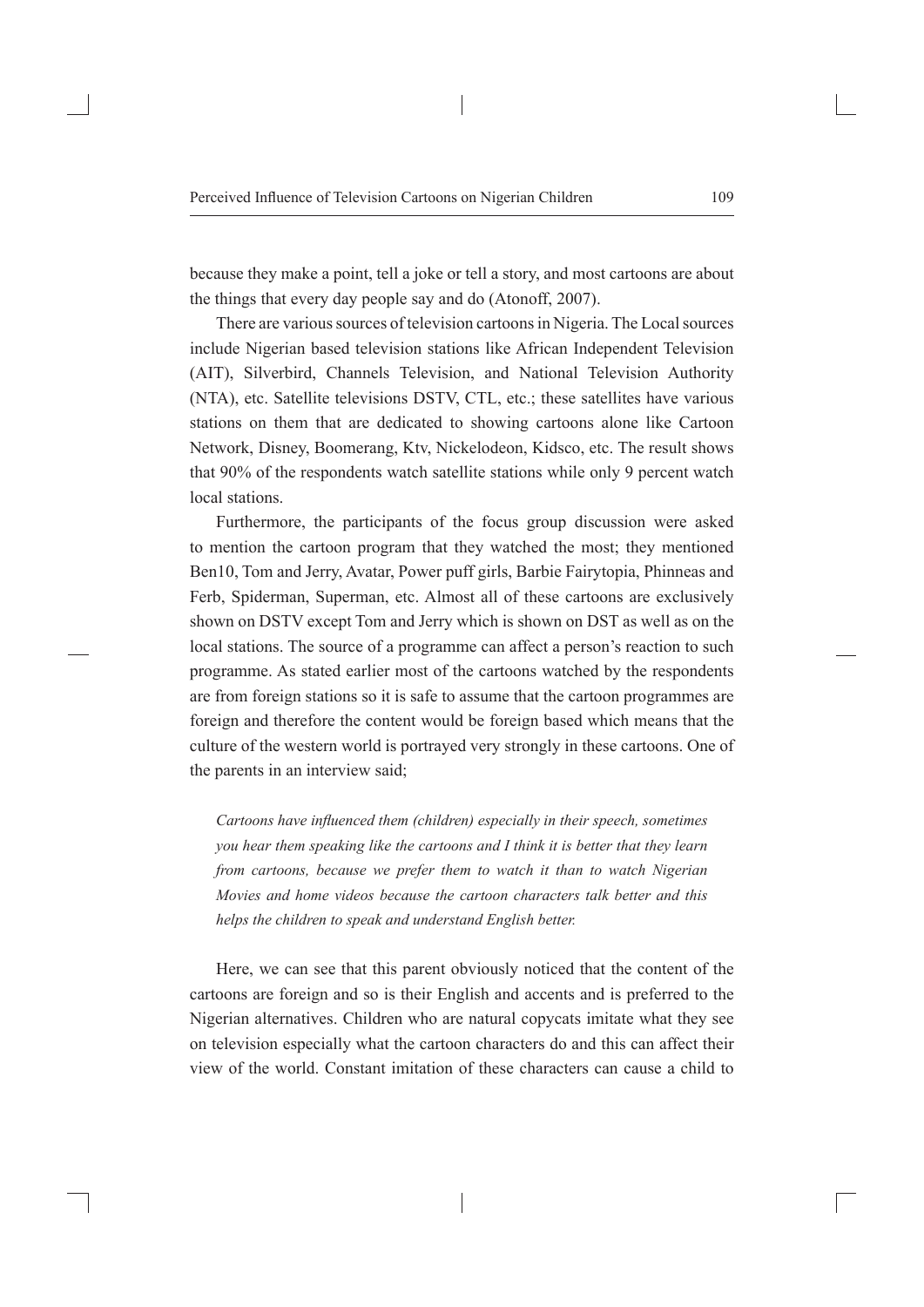lose his or her own self-identity and if he/she continues to pay more attention to the resident culture of the cartoon there is a tendency for the child to adopt such as his/her own culture. However, parents do not see anything that is wrong in this.

Social behaviour has many elements which are aggressive behaviour/ violence, language/diction, product preferences, dressing and so on. In Table 3, the respondents answered what they learnt from cartoons; 36% of the respondents learnt morals/values, 27% learnt creativity, 13% copied how to talk well or speak good English, 10% learnt teamwork, 5% said that that they learnt how to dress well. Data from focus group discussion corroborated the foregoing, when asked about what they learnt from cartoons. The participants responded that they learnt "technology" from Ben10 and how to make friends with people and help others". Two FGD participants said: "*cartoons influence my behaviour because it teaches me like it educates me on science*." One of the female participants Ifeoluwa said: "*I learn how to dress and do my hair from cartoons like Barbie; before, when I want to dress I used to wear color riot and all that but now I know what to wear*". In addition, another parent said:

*I think that cartoons are good for children because it provides them with fun and it keeps them busy and occupied because when they are watching cartoons if I give them food they will not even eat it. So I think that cartoons are good but when the content of the cartoons will affect them negatively, I will stop them from watching it.*

Also, another respondent gave her candid opinion on cartoons saying "cartoons broaden the level of imagination of children; it makes them believe that anything is possible, it is futuristic".

The responses of some of the parents show that many at times cartoons or television generally is used as a bait to keep children busy and out of the way. The findings of this research agree with social learning theory which states the "most human behavior is learned observationally through modeling, from observing others" who in this case are the cartoon characters.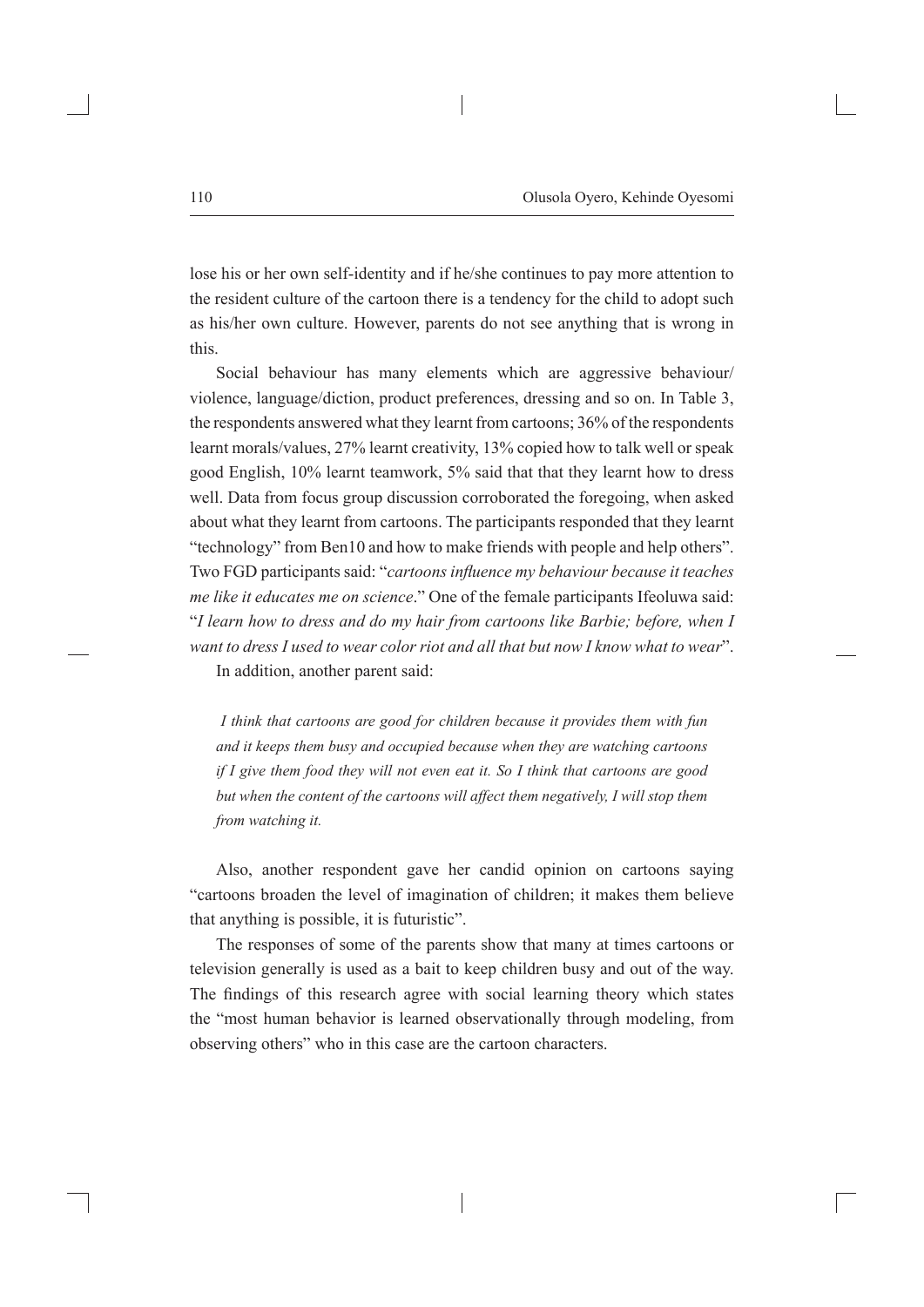However, some parents hold that cartoons are bad for children. One of the parents interviewed said cartoon has influenced children's behaviour negatively because they fight a lot especially the boys; '*they pick up some skills that you did not know they had; like my son now, he will just be behaving like the cartoon characters fighting*". A child corroborated this by saying: "I *learn how to fight from Ben10; I do what Ben10 does sometimes, like anytime he punches someone I feel like punching my brother; I know it's not good but I still do it because of Ben10."*

A parent said*:* 

*I feel that cartoons are generally bad for children, it's just that it keeps them busy especially when I do not want disturbance. I feel it is bad because it makes them forget what they have been taught, they do not concentrate on school work again, and they forget to do their homework except you force them. See it is not as if cartoons are not educative it's just that they end up learning even what you do not want them to learn, you hear them speaking funny and saying some slangs and all that.*

However, it is important to note that cartoons are not the only source of influence on the children; other factors play important roles in development of children's social behaviour. Some of these factors as indicated by parents include peer groups, church, parental influences, school, environment/culture, religion, books, etc. and this gives credence to McQuail (2005) when he noted that television is rarely the only source of social learning and its influence depends on other sources such as parents, friends, teachers, etc."

### **Conclusion**

The result of this study shows that children are frequently exposed to television cartoons and that this level of exposure plays a significant role in shaping their behaviour. But it was also found out that cartoons influence can be either negative or positive depending on the child and the particular cartoon that he/she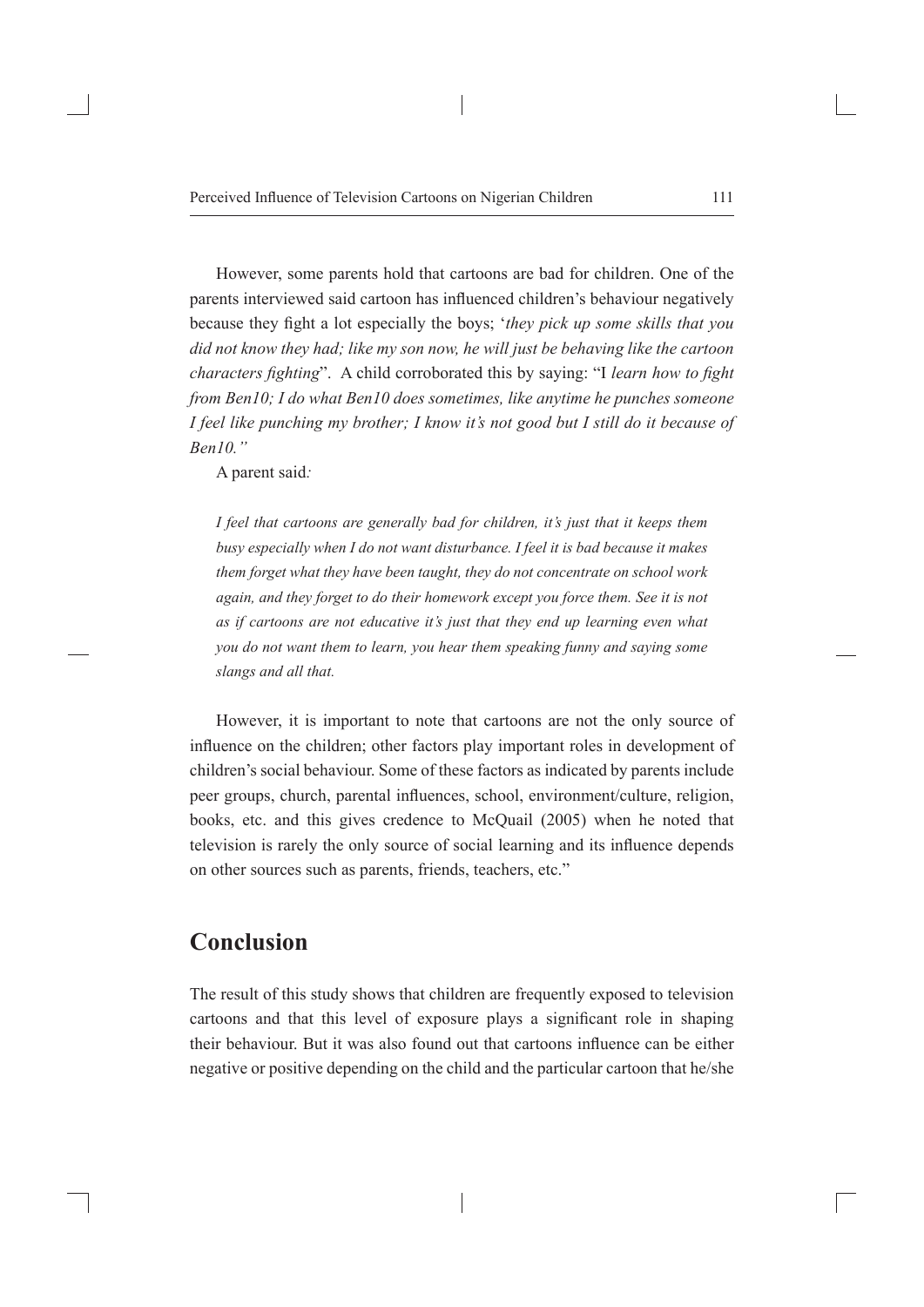is exposed to. For instance, some of the respondents when asked what they learn from cartoons mentioned love/friendship, heroism, morals, etc. while others mentioned aggressive behaviors like fighting. It was noted by the researcher that many of the respondents who claim to learn violence, bad language, etc. from cartoons named cartoons like Ben10, Avatar, Spiderman, Superman, etc. as their favorite cartoons while those that mentioned Love/Friendship, morals etc. as what they learn mentioned mostly religious cartoons like David and Goliath, Noah Ark, etc. as their favorite cartoons.

It was also derived from this study that most of the cartoons watch by children in Nigeria are foreign based because there is a heavy influx of foreign programmes from satellite TV providers like DSTV which is what almost all the respondents claim to be watching. It is important to note here that this foreign cartoons have content that differ from Nigerian culture; their morals, values, language/diction and even mode of dressing are different from what prevail in Nigeria. The lack of locally produced cartoons in the opinion of the researcher is one of the major reasons why there are so many foreign cartoons and little or no Nigerian cartoon. But it is also noteworthy to mention that a number of the parents prefer the children to watch foreign cartoons because "it helps their English" as opposed to the Nigerian dialect as seen on locally produced programmes.

## **Recommendations**

Television plays an important role in shaping children's social behaviour therefore it is important to regulate the content of television programmes in order to combat the negative influences that it might have on its viewers especially children who are generally vulnerable.

Unlike their TV traditional role which is to entertain children, cartoons have evolved and these days we find cartoons that have mature content that are not intended for children and should not be mistakenly aired during children's TV viewing time which is usually between 2-8pm. It is the responsibility of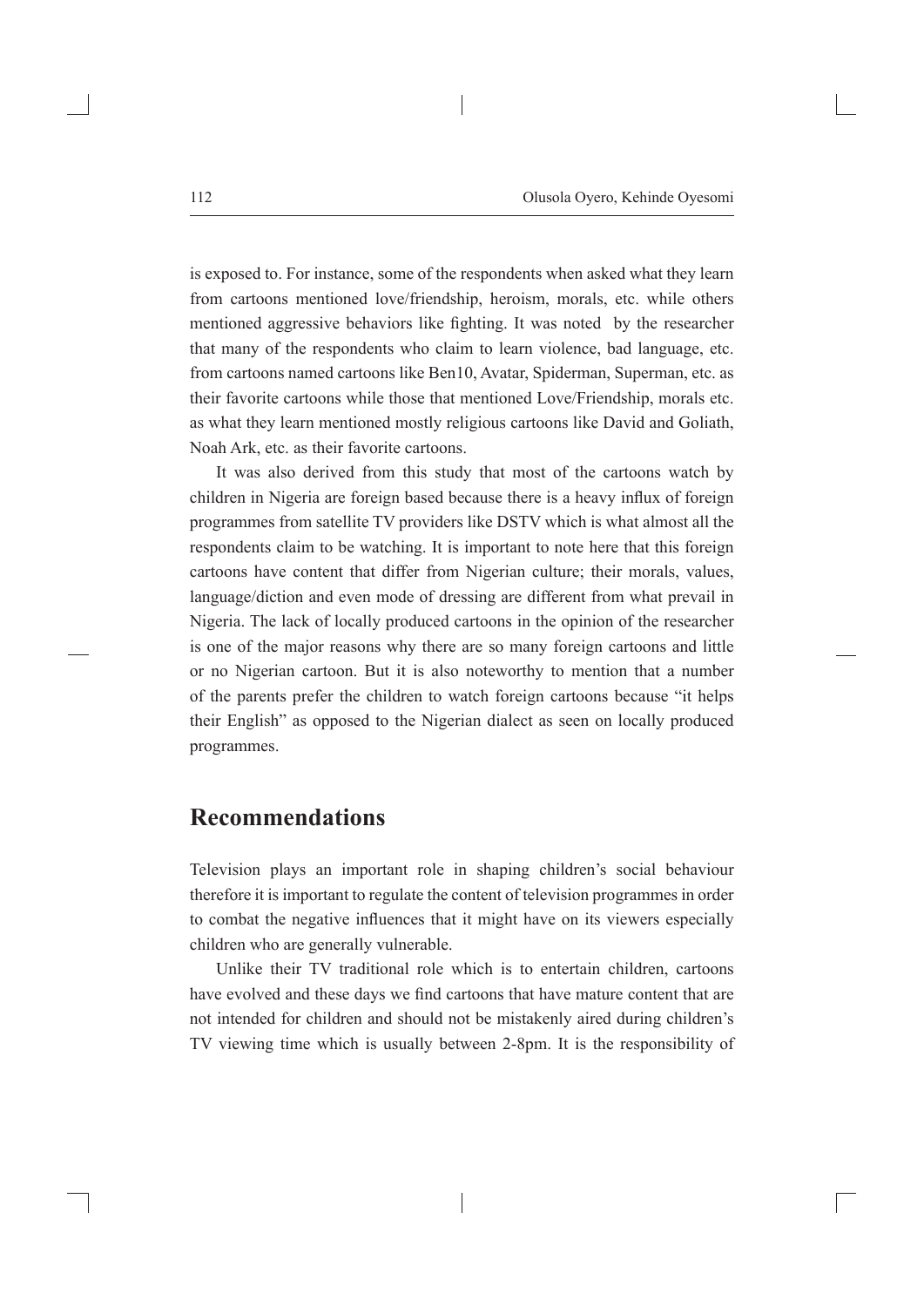television programmers to set their programmes in a way that cartoons with mature content are not aired during children's programmes belt.

Children are young human beings between the ages of 1-12 years old. The younger children in this category (1-7) are most of the time unable to decide for themselves on what is right or wrong and real or unreal and the duty lies with the parents to decide for them as regards what they can and cannot watch. In the course of this study, the researchers discovered that most of the parents were unaware of the cartoon programmes that their children watch, they know their children watch cartoons but they are oblivious of the names and content of these cartoon programmes. This is not in order as children who generally have impressionable minds can pick different things from cartoons if they are not properly regulated. Therefore, parents and guardians should take special time to educate their children on what is right and wrong, what is appropriate for their age and what is not and regulate what they watch.

The government as well as Organizations, NGO's etc. should also play a vital role in the sponsorship and promotion of young and upcoming animators so as to encourage them to develop indigenous cartoons. People in this category should help to give these animators the right plat form to do their work. There should also be some enlightenment programmes to educate parents and guardians on the need to monitor what kinds of cartoon programmes the children watch in order to ensure their appropriateness.

# **References**

- Abelard, (1999). Children and television Violence. Retrieved October 15th, 2014 fromhttp://www.abelard.org/tv/tv.php
- American Psychological Association (n.d). Putting the power of television to good use. Retrieved 30 April, 2012 from http:///www.apa.org/research/ action/tv.aspx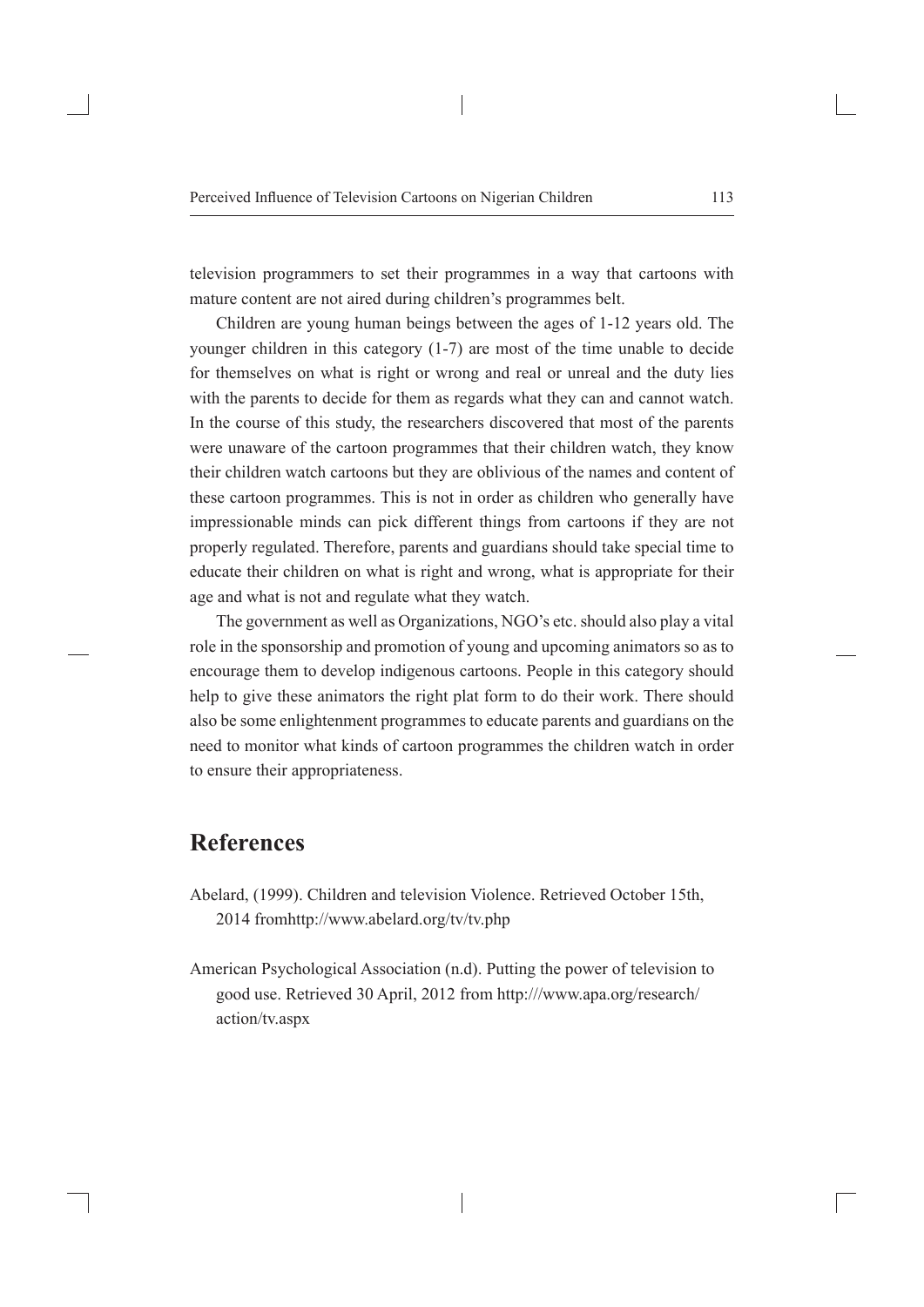- Atonoff, M. (2007). Television. Redmond, WA: Encarta Microsoft Corporation.
- Bandura, A. (1977). Social learning theory. New York: General Learning Press
- Baran, J. S & David, K.D. (2009). Introduction to mass communication: Media literacy and culture. New York: Mc Graw Hill.
- Baran, J. S. & Davis, K. D. (2003). Mass communication theory: Foundations, ferment, and future. Belmont, CA: Thomson Wadsworth.
- Buonanno, M. (2008).The Age of Television: Experiences and Theories. Bristol, UK, Intellect
- Bourne, L. E. & Ekstrand, B. R. (1982). Psychology. New York: CBS college publishing.
- Butler, J.G. (n.d). Cartoons. Retrieved November 15th, 2010 from http:// www.museum.tv/eotvsection.php?entrycode=cartoons
- Chan, K. & McNeal J. (2003). Parental concern about television viewing and children's advertising in China. International Journal of Public Opinion Research, Vol. 15, No 2.
- Diehl, D. C. & Toelle, S. C. (2011). Making Good Decisions: Television, Learning, and the Cognitive Development of Young Children. *Family Youth and Community Sciences*. University of Florida, IFAs Extension. Accessed on 27 October, 2014 from http://edis.ifas.ufl.edu/fy1074
- Donahue, (n.d). About Cartoon Characters. Accessed April 14, 2014 from http://www.ehow.com/about\_4728038\_cartoon-characters.html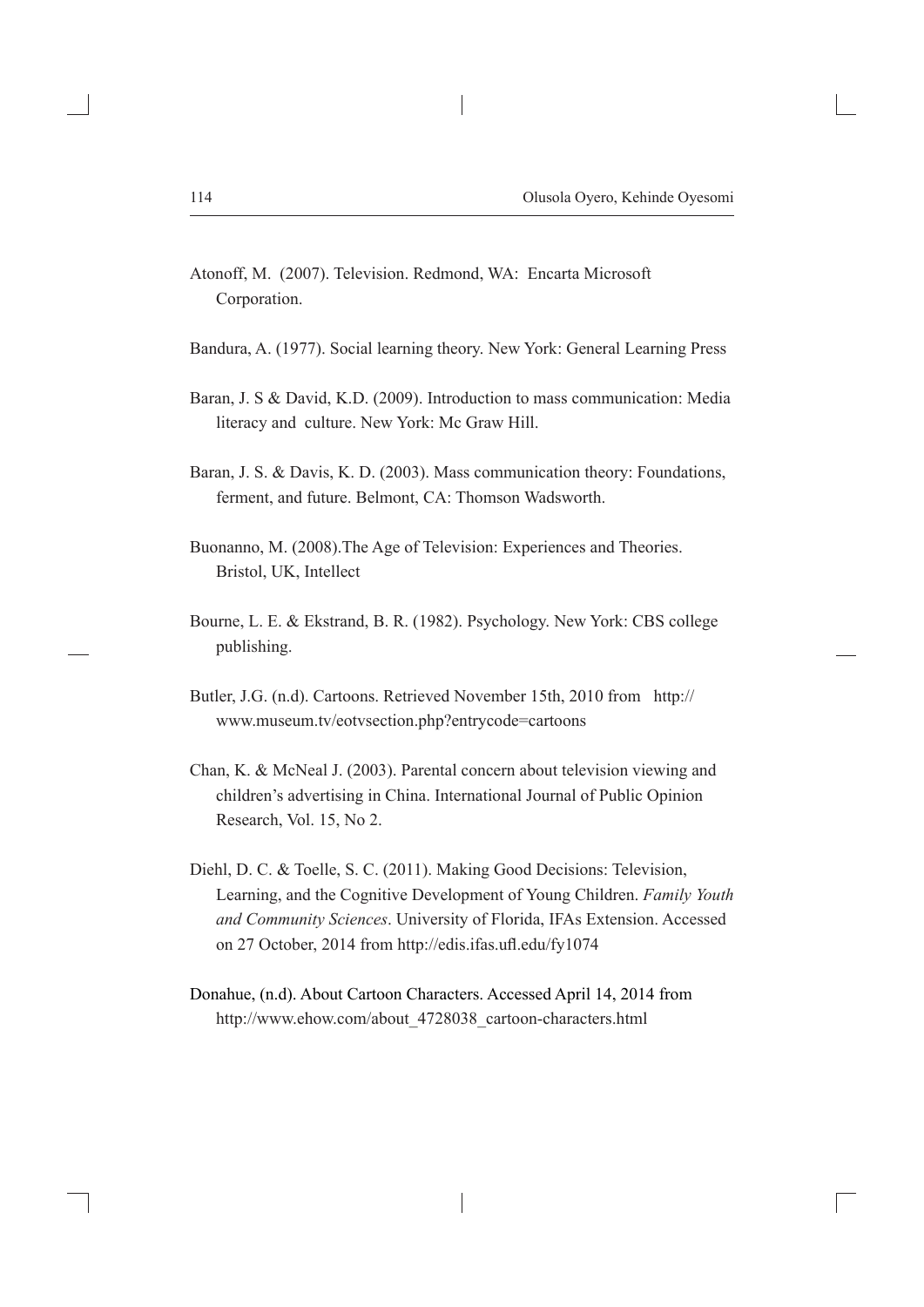- Federman J, ed. (1998). National Television Violence Study. Vol 3. Thousand Oaks, CA: Sage. Accessed on October 21, 2014 from https://www. academia.edu/944389/National\_Television\_Violence\_Study\_Executive\_ Summary Editor University of California Santa Barbara
- Freedman,J.L.(2010).Research on the effects of media violence. Retrieved October, 29th 2010, from http://www.mediaawareness.com/effects\_media\_ violence.cfm.htm
- Hartup, W. W. (1965). Social behavior of children. Review of Educational Research, Vol. 35(2), 122-129. http://dx.doi.org/10.2307/1169734
- Josephson, W., L. (1995). Television violence: A review of the effects on children of different ages. Retrieved 29th October, 2010 from http://www. mediawareness.ca/english/issues/violence/effects\_media\_violence.cfm
- Kapelian,. (2009). From movies to TV; cultural shifts and cartoons. Accessed November 15th, 2010 from http://serendip.brynmawr.edu/exchange/ node/3971
- McDonough P. TV viewing among kids at an eight-year high. Nielsenwire. Accessed 11 November 2009 from http://blog.nielsen.com/nielsenwire/ media\_entertainment/tv-viewing-among-kids-at-an-eight-year-high/
- McQuail, D. (2005). *Mass communication theory (5th ed.)*. London: Sage Publications.
- Meyrowitz, J. (1985). *No sense of place: The impact of electronic media on social behaviour*. New York: Oxford University Press

Muss, R. (1999). *Theories of adolescence.* New York: McGraw Hills.